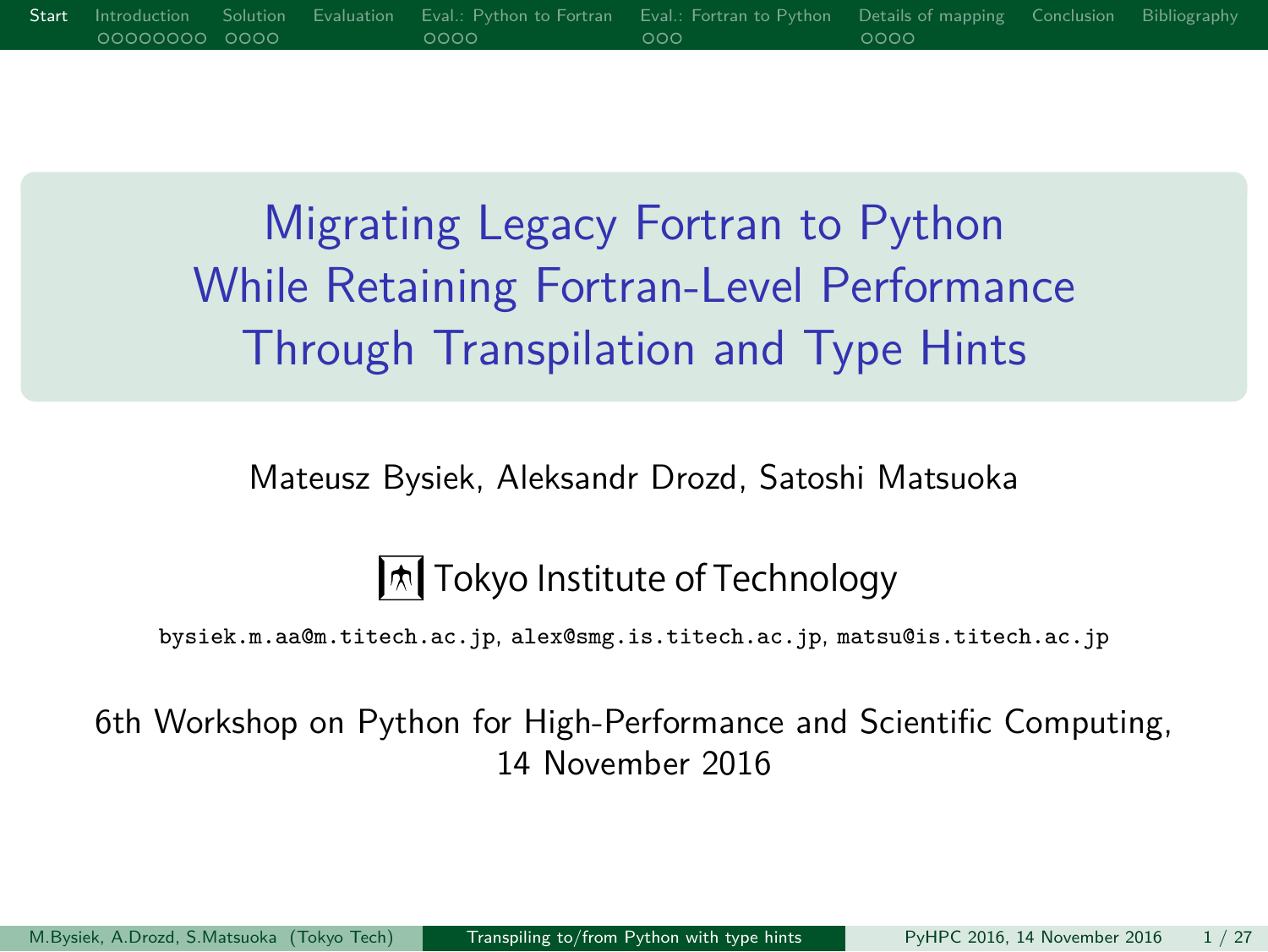#### Start Introduction Solution Evaluation Eval.: Python to Fortran Eval.: Fortran to Python Details of mapping Conclusion Bibliography 困 Two-way translation, exhibit 1 English ↔ Japanese

**A game.** Open Google Translate. Enter a phrase in language A, translate it to language B, translate the result to language A, translate the latest result to language B, and so on until you encounter anything you've seen before.

I just called to say I love you. 愛しているというために電話しただけさ。 I just called to say I love you. …

— according to Google Translate (https://translate.google.com/) on 8 November 2016.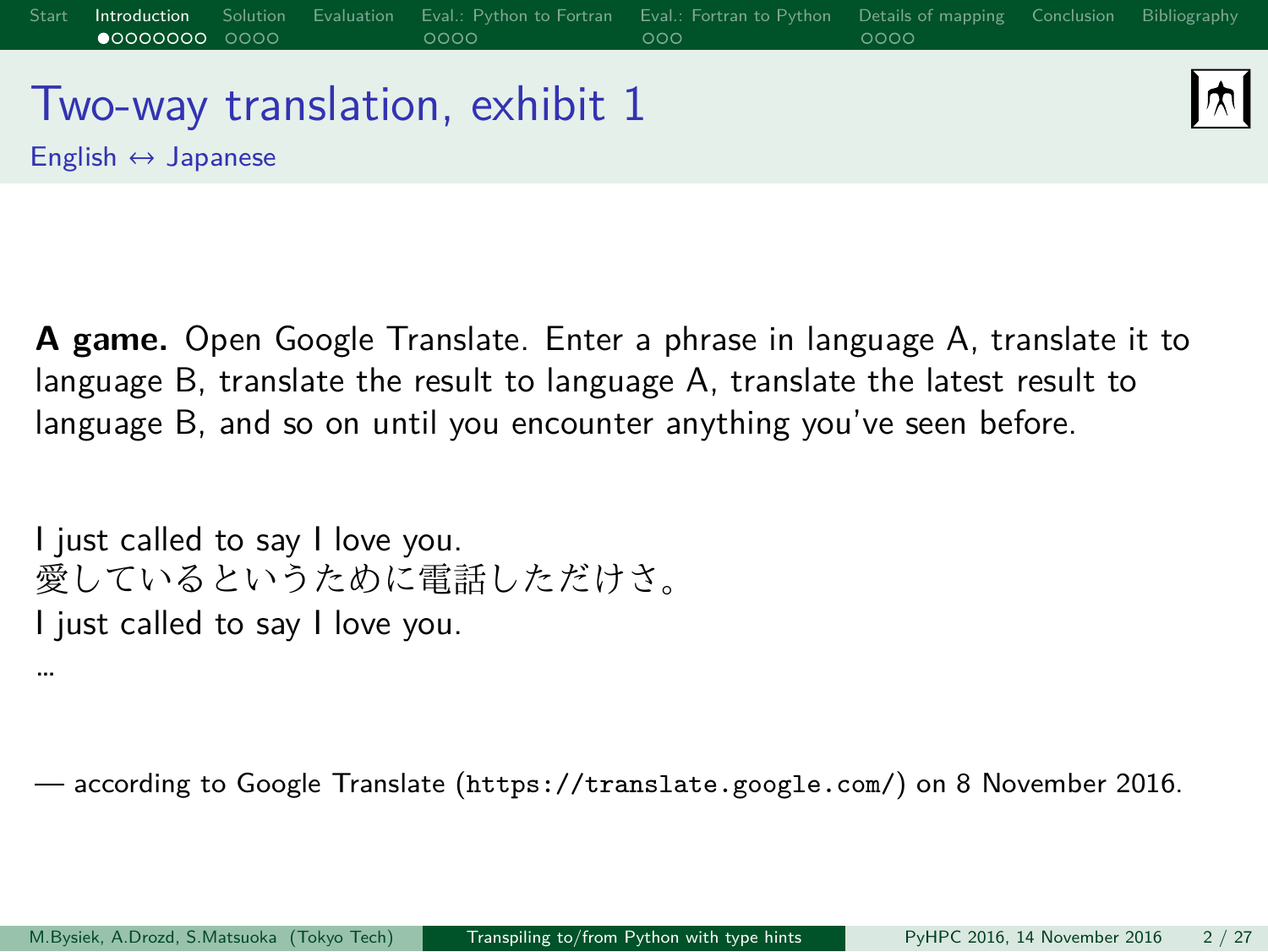# Two-way translation, exhibit 2

English ↔ Japanese

…

网

I can't get no satisfaction. 私は満足を得ることはできません。 I can not get satisfied. 私は満足して取得傾けます。 I cant get it pleased. 私はそれを喜んで取得することはできません。 I can not get pleased with it. 私はそれに満足して取得することはできません。 I can not get pleased with it.

— according to Google Translate (https://translate.google.com/) on 8 November 2016.

Start Introduction Solution Evaluation Eval.: Python to Fortran Eval.: Fortran to Python Details of mapping Conclusion Bibliography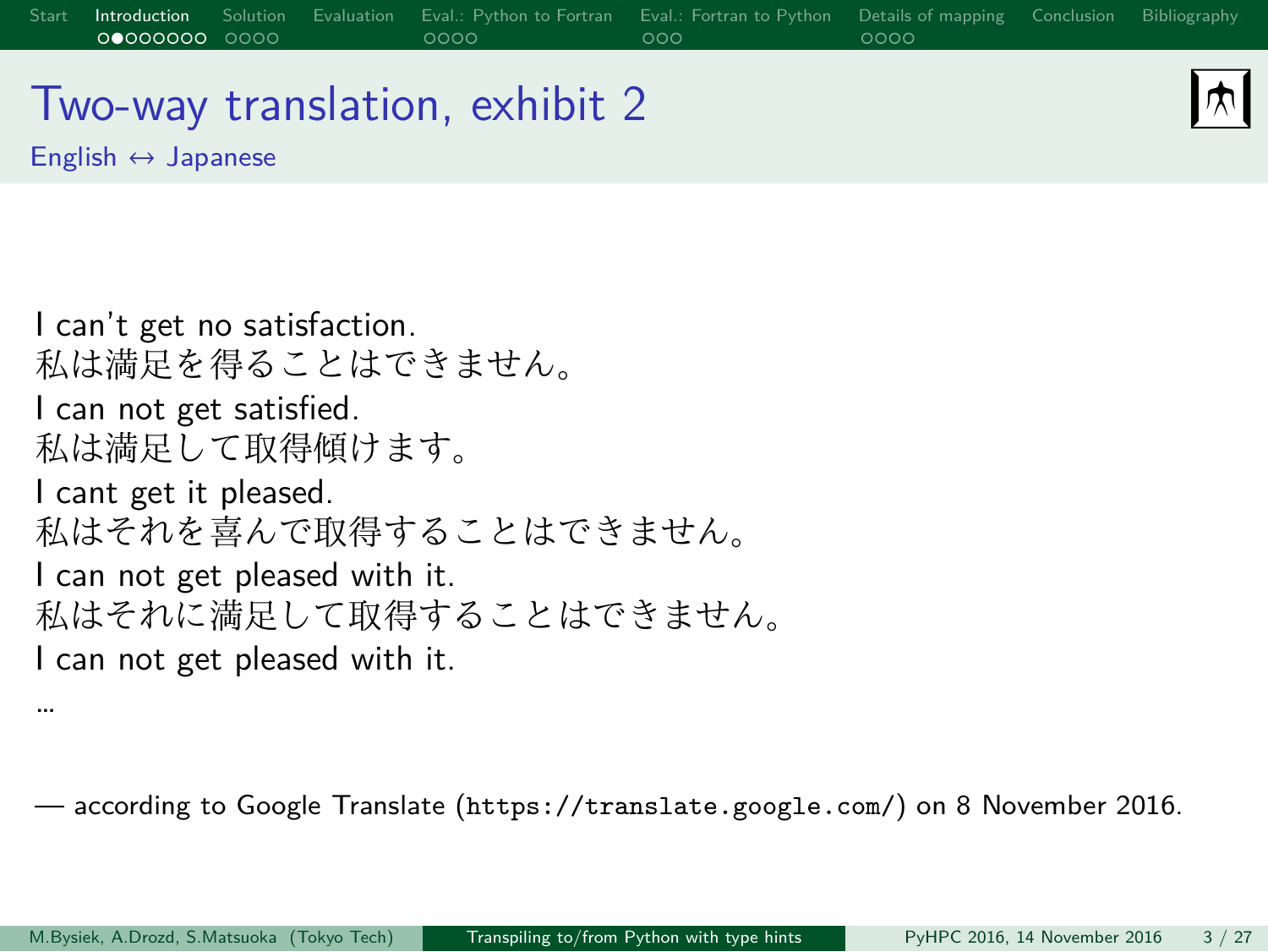# Two-way translation, exhibit 3

English  $\leftrightarrow$  French

网

I can't get no satisfaction. Je ne peux pas obtenir aucune satisfaction. I can not get no satisfaction. Je peux pas obtenir satisfaction. I can not get No Satisfaction. Je peux pas obtenir satisfaction. …

— according to Google Translate (https://translate.google.com/) on 8 November 2016.

Start Introduction Solution Evaluation Eval.: Python to Fortran Eval.: Fortran to Python Details of mapping Conclusion Bibliography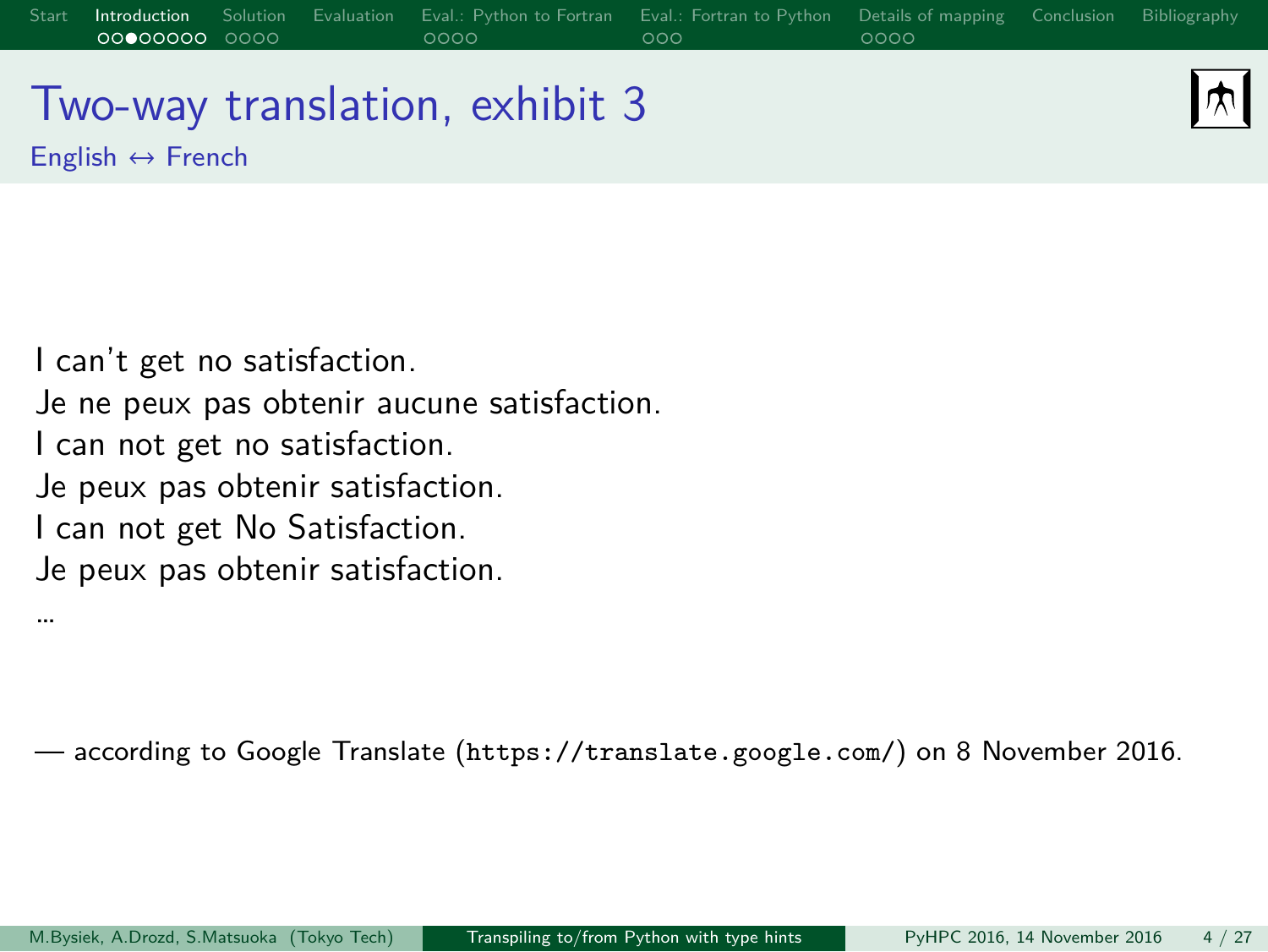# Two-way translation, exhibit 4

困

Fortran  $77/90/95 \leftrightarrow$  Python 3

Not available.

— according to Google (https://google.com/) on 8 November 2016.

#### But why bother?

Because Python is super-useful and Fortran is super-fast. If only we could:

Start Introduction Solution Evaluation Eval.: Python to Fortran Eval.: Fortran to Python Details of mapping Conclusion Bibliography

- Take Fortran, and manipulate it as if it was (maintainable) Python.
- Take Python, and run it as if it was (super fast) Fortran.

Then we could create maintainable HPC solutions that build upon decades of Fortran's legacy and achieve its top performance.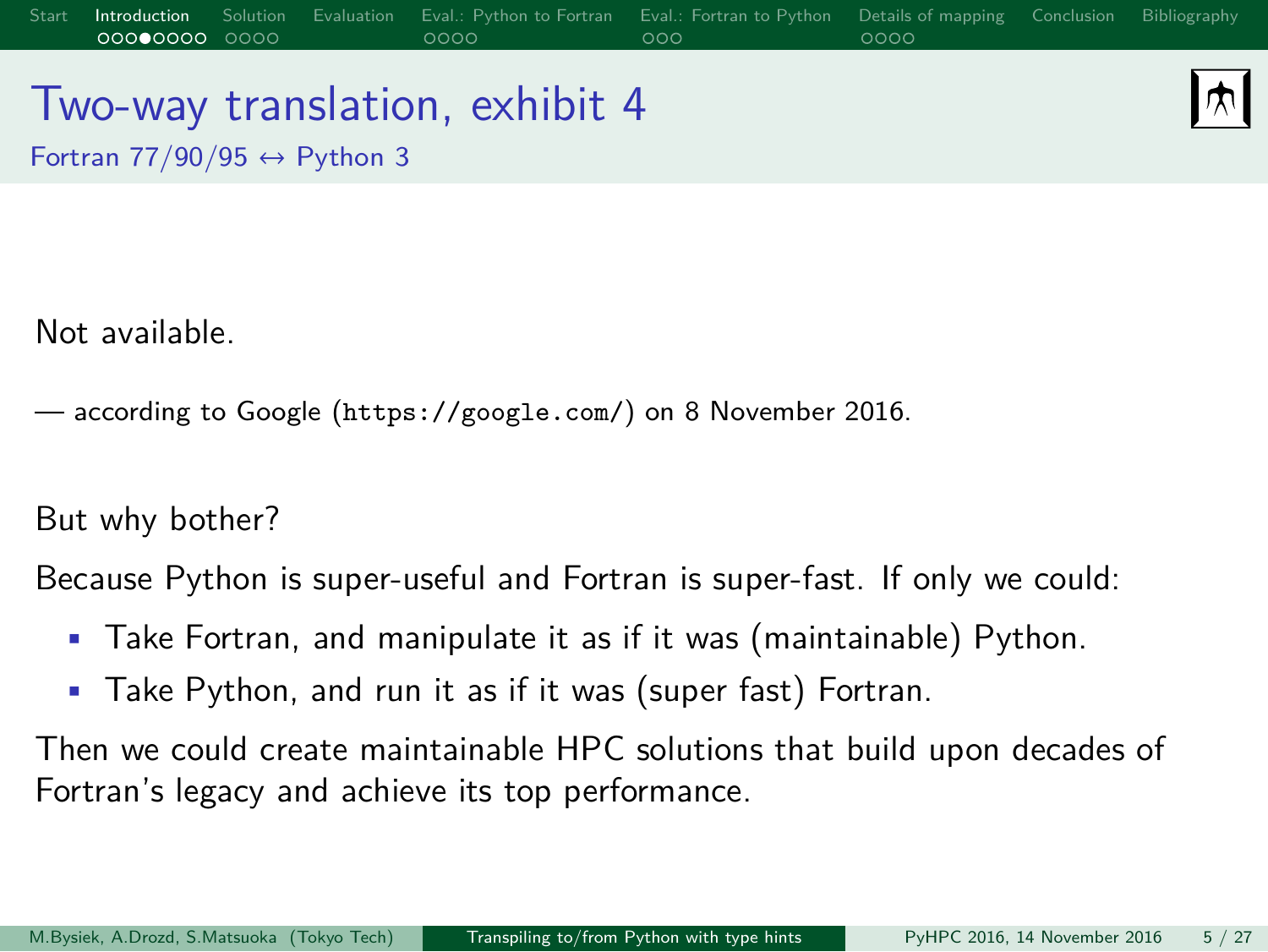# How to make Python applications faster?

困

We have solutions for taking Python and running it faster.

#### **Numba** [1]

Start Introduction Solution Evaluation Eval.: Python to Fortran Eval.: Fortran to Python Details of mapping Conclusion Bibliography

JIT compiler on NumPy-enabled Python code.

- Uses type inference.
- Doesn't address all performance issues.

#### **Cython** [2]

Compiler framework and language derived from Python.

- Uses own variable declaration syntax.
- Not code-compatible with Python.
- Doesn't address all performance issues.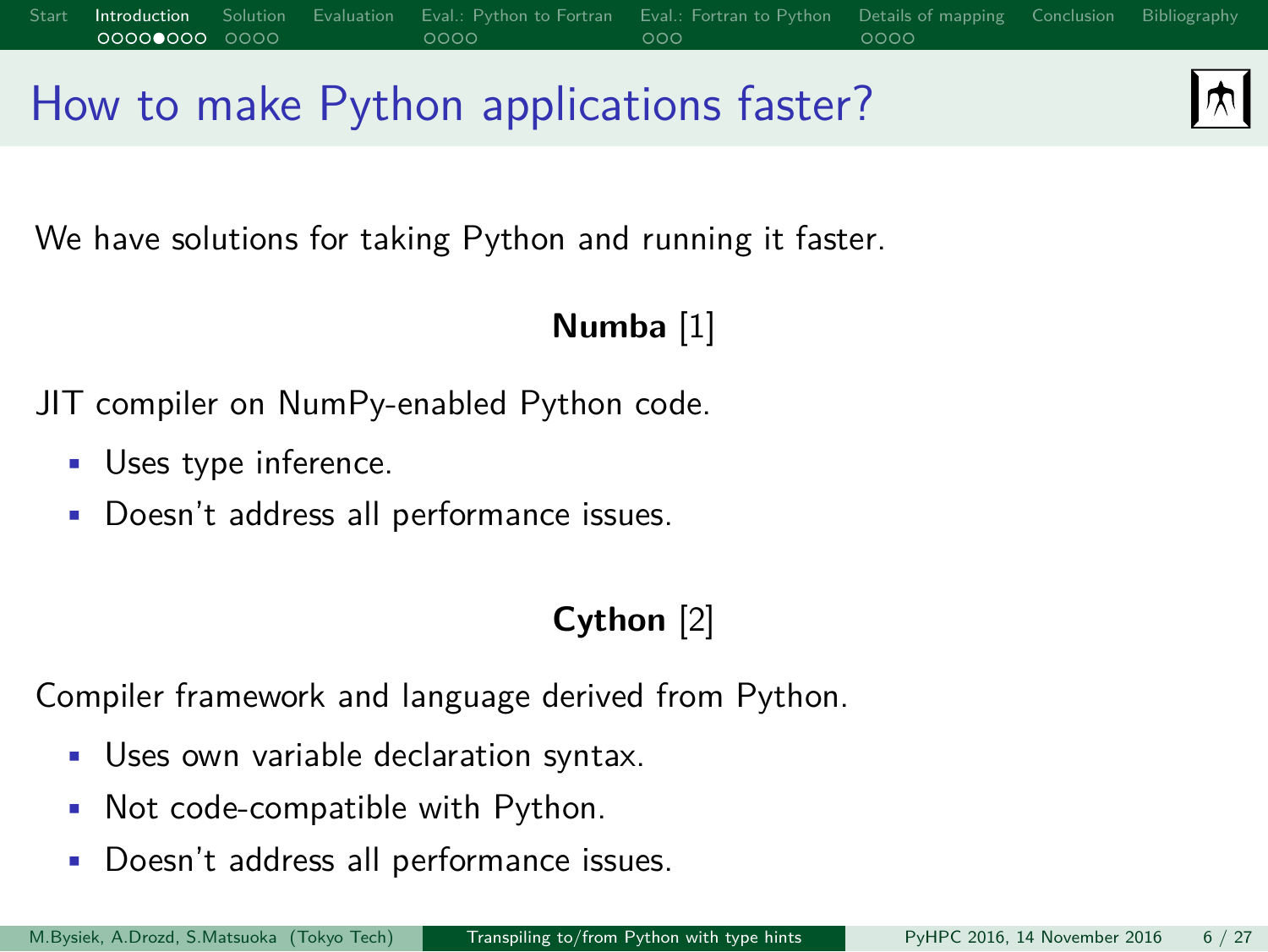## 困 How to make Fortran more maintainable?

Start Introduction Solution Evaluation Eval.: Python to Fortran Eval.: Fortran to Python Details of mapping Conclusion Bibliography

Do we have solutions for taking Fortran and making it easier to manage?

### **f2py** [3]

Triggers AOT compilation of existing Fortran code and creates a Python interface for it.

- Doesn't migrate Fortran code.
- Requires care for correct use.
- Doesn't really address the maintainability issue.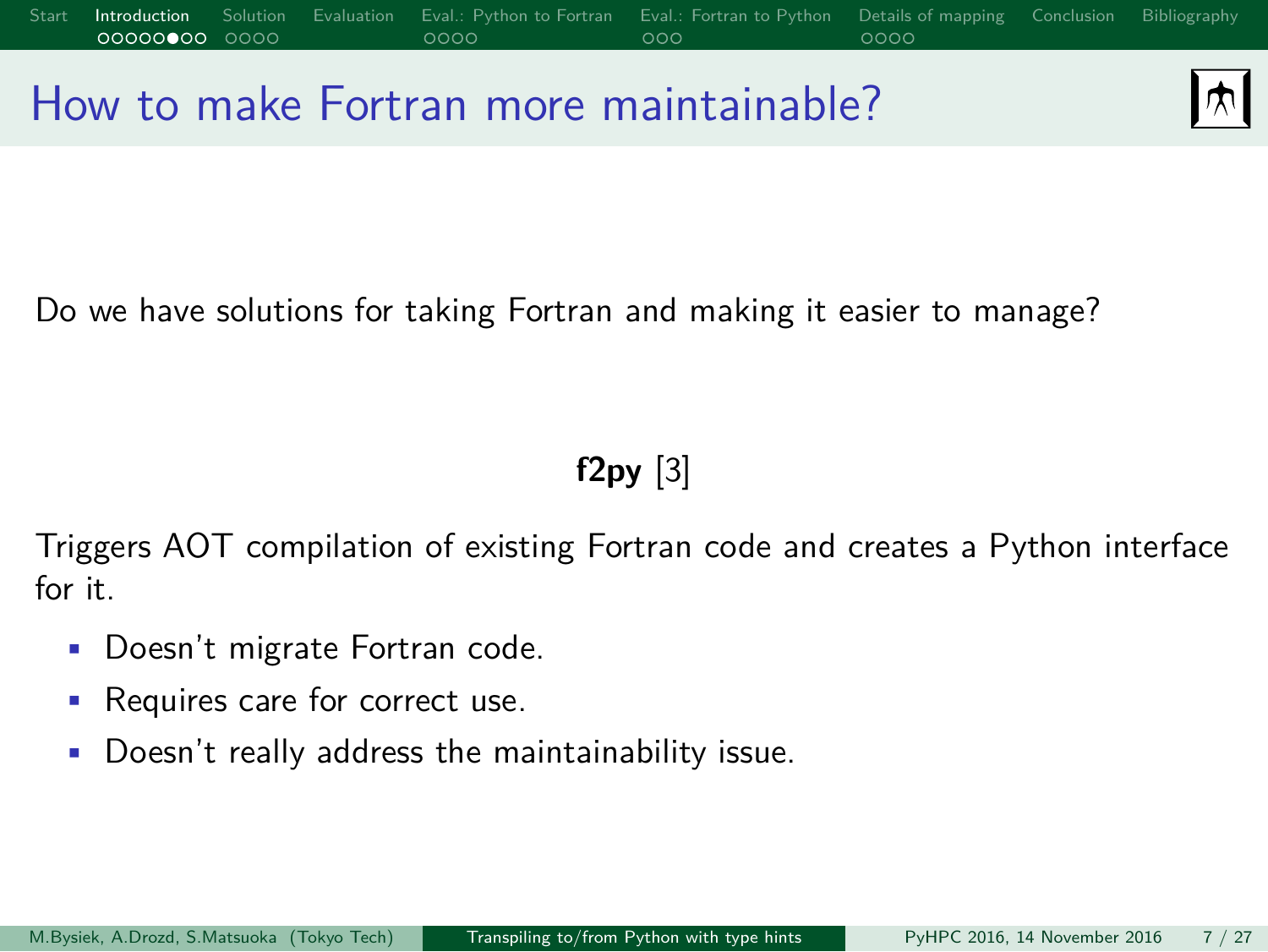



Figure: Performance issues and translation feasibility issues in Python (marked in yellow) and an approach not covered by existing solutions (marked in green) called *type hints*.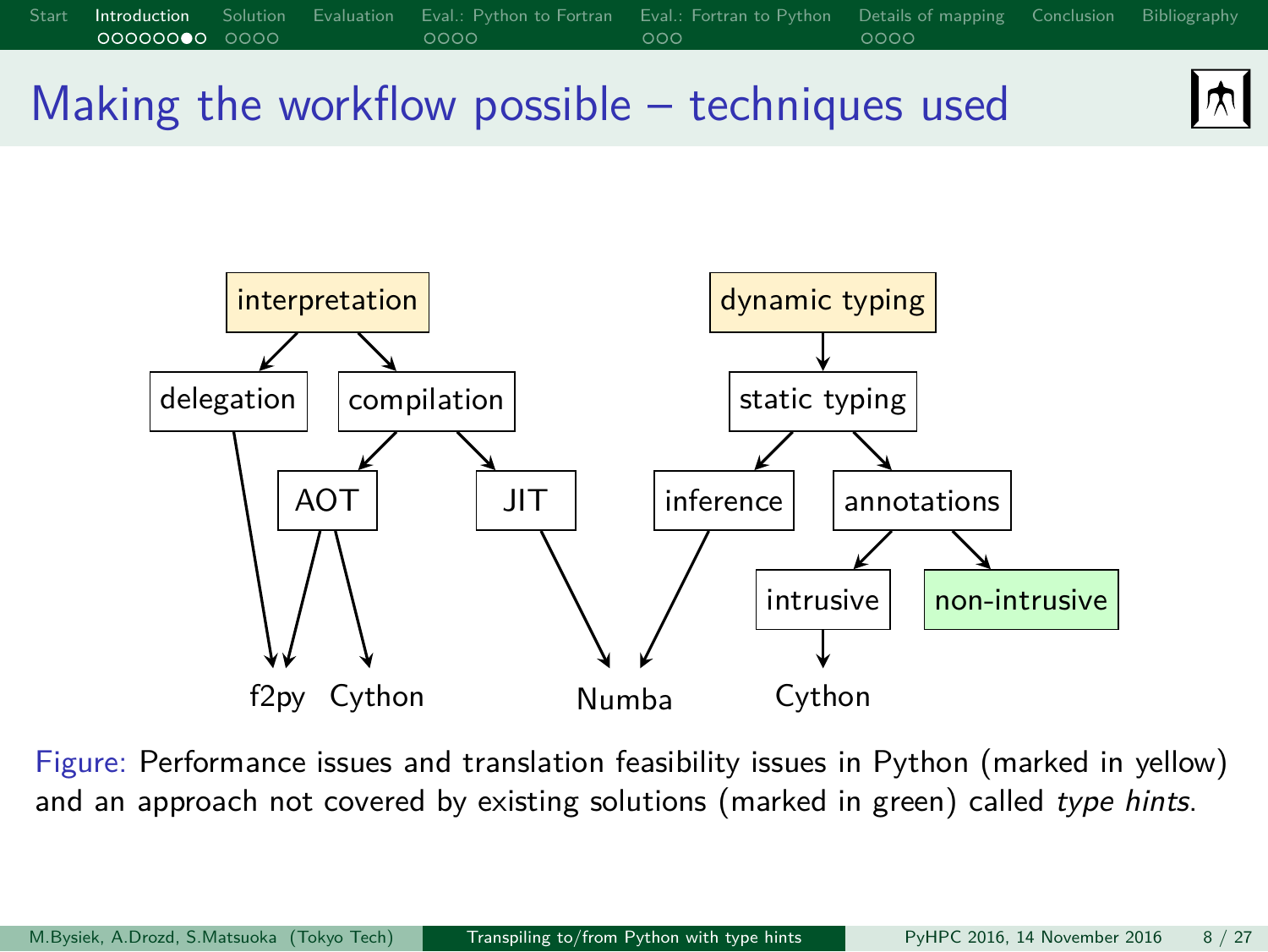### Type hints in Python

困

Introduced in Python 3.5 (PEPs 483 [4] and 484 [5]) but backwards-compatible. Provided as comments or annotations:

Start Introduction Solution Evaluation Eval.: Python to Fortran Eval.: Fortran to Python Details of mapping Conclusion Bibliography

- comments in Python 2 and onwards,
- function annotations since 3.0 (PEP 3107 [6]), and
- variable annotations since 3.6 (PEP 526 [7]).

Not using hints: *Python 2 & 3* **def** inc(a):  $c = 1$ **return** a + c

Using hints in different styles (i.e. type comments and/or annotations): *Python 2+ Python 3.0+ Python 3.6+*

**def** inc(a): *# type: (int) -> int*  $c = 1$  #  $type: int$ **return** a + c **def** inc(a: int) -> int: c = 1 *# type: int* **return** a + c def  $inc(a: int)$  ->  $int:$ c:  $\text{int} = 1$ **return** a + c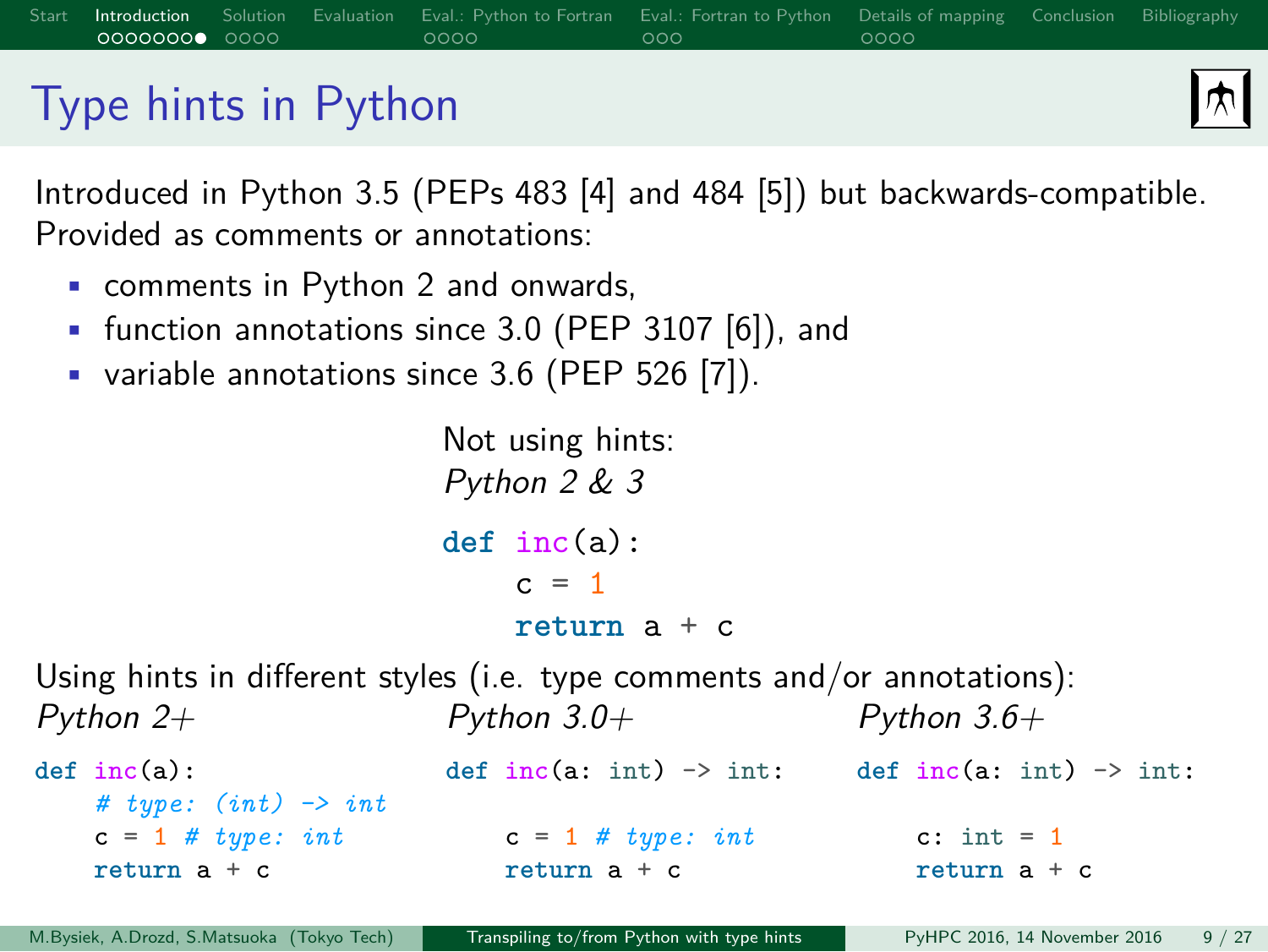### Recipe for HPC-enabled Fortran  $\rightarrow$  Python migration

…that relies on two-way Fortran  $↔$  Python translation

We need:

- **1** Ability to express static typing in Python,
- <sup>2</sup> ability to inspect and alter Python at runtime,
- <sup>3</sup> well-defined mapping between reasonable subsets of Fortran and Python,

Start Introduction Solution Evaluation Eval.: Python-to-Fortran Eval.: Fortran-to-Python Details of mapping Conclusion Bibliography

- <sup>4</sup> human-oriented transpiler (i.e. source-to-source compiler) that uses that mapping,
- **6** ability to execute Fortran from within Python,
- <sup>6</sup> a user-friendly framework that orchestrates all of the above.

We already have 1. type hints, 2. simply Python and 5. f2py.

The 3. , 4. and 6. were not available until now.

|स्र $\blacksquare$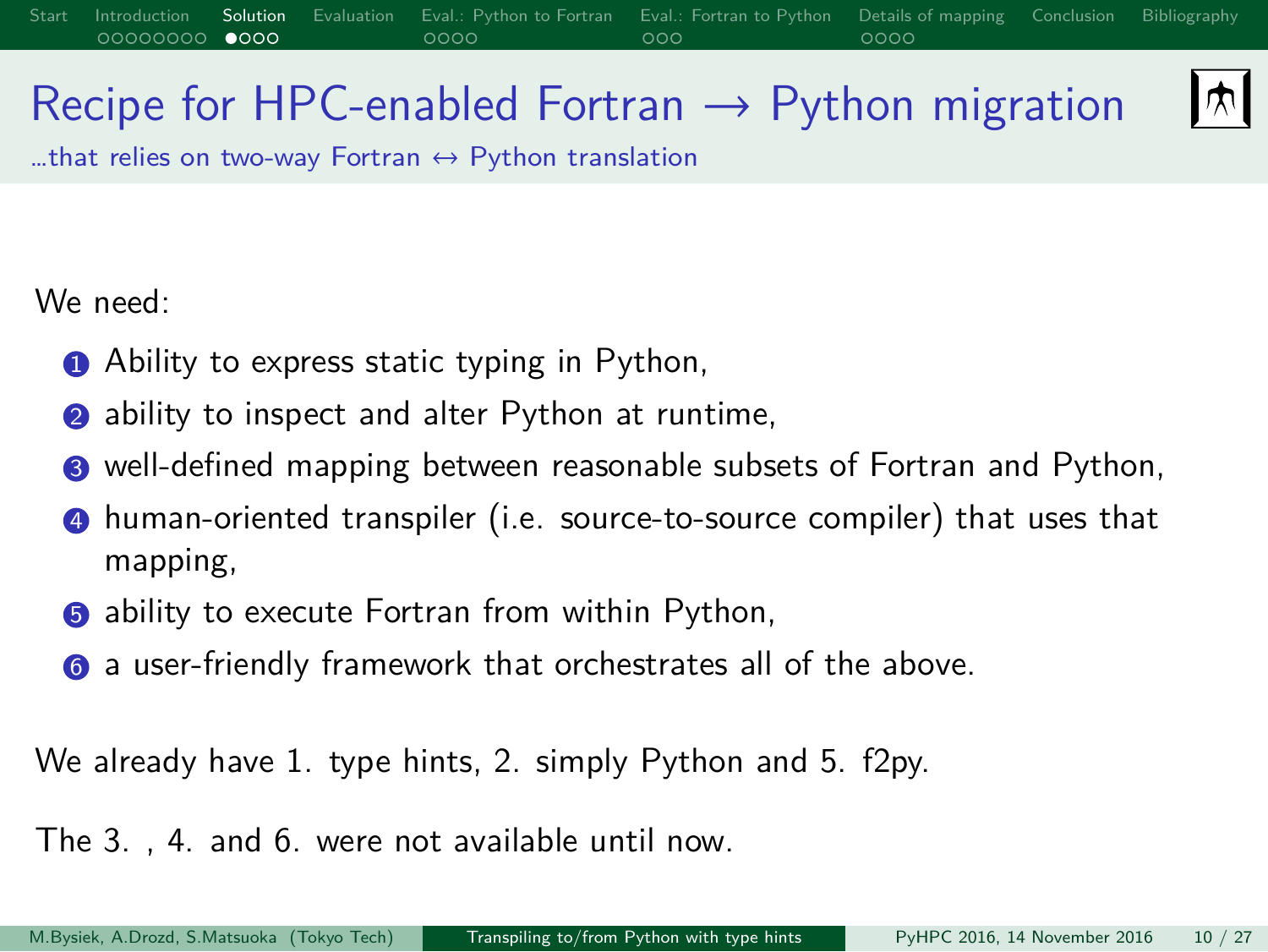### Start Introduction Solution Evaluation Eval.: Python-to-Fortran Eval.: Fortran-to-Python Details of mapping Conclusion Bibliography  $|\pi|$ **Contributions**

We supply those missing ingredients:

**1** Python-Fortran two-way transpiler that generates human-readable output.

- It handles basic types, syntax, basic array manipulation, selected idioms, and a part of MPI. Also doesn't ignore code-embedded documentation and/or comments.
- Fortran versions: 77, 90 and 95; Python 3.
- <sup>2</sup> Workflow design for migration of legacy Fortran applications to Python without sacrificing their performance.
	- As a sub-workflow, a workflow to boost performance of Python applications to the level of their Fortran equivalents.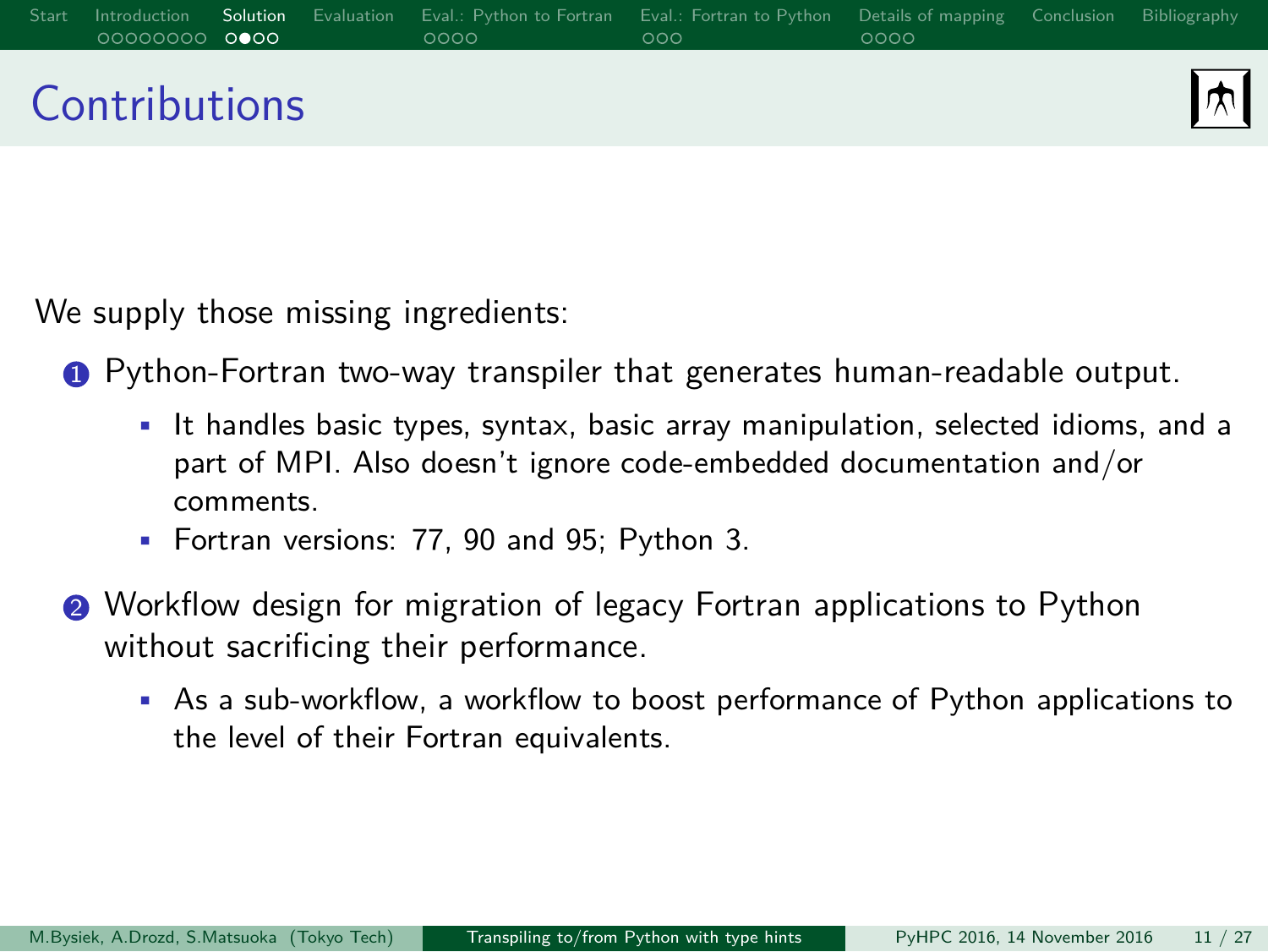

Start Introduction Solution Evaluation Eval.: Python-to-Fortran Eval.: Fortran-to-Python Details of mapping Conclusion Bibliography

Figure: Translation of Fortran to Python creates Fortran-like (i.e. compatible with static type system) Python code.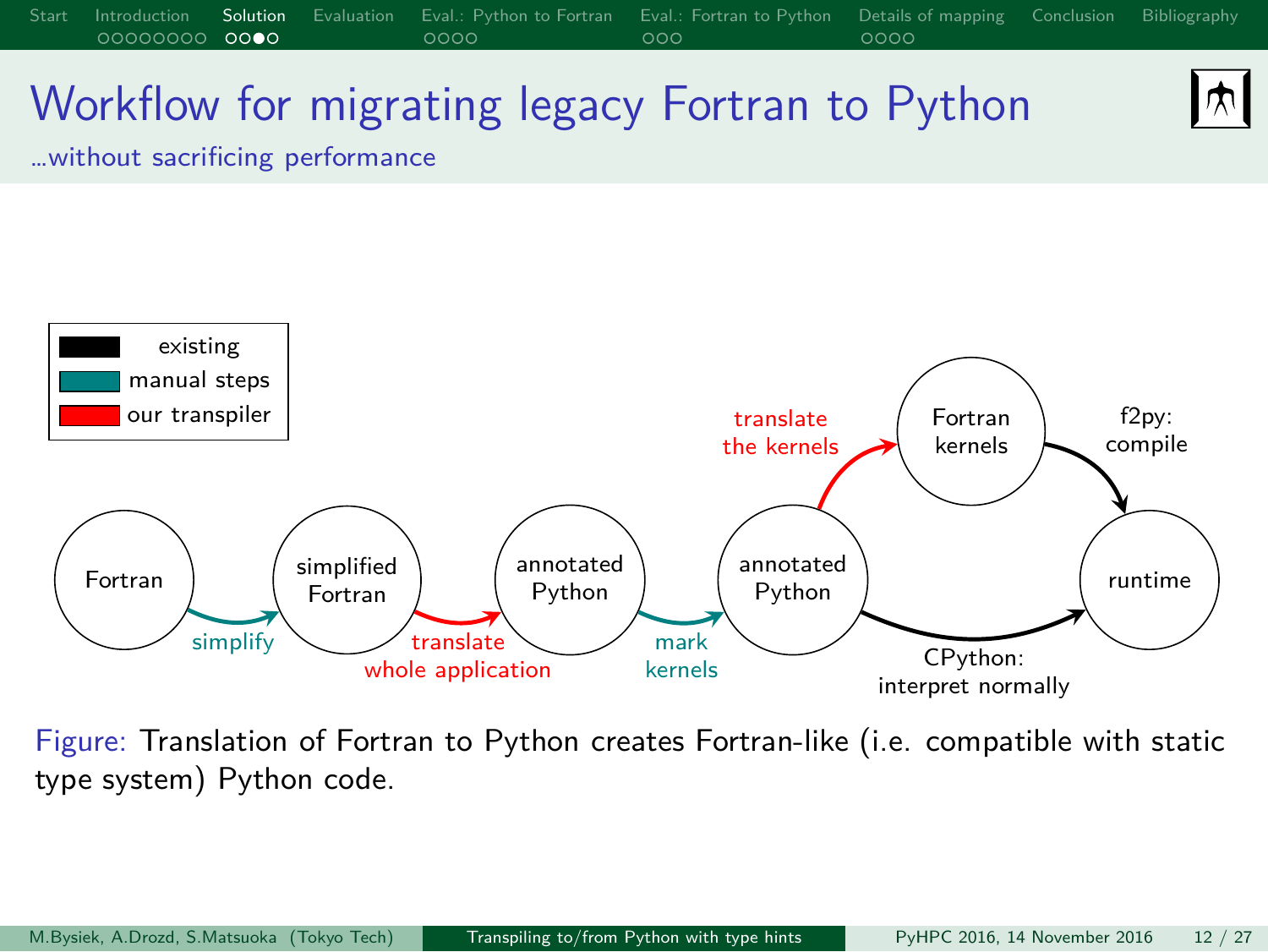

Start Introduction Solution Evaluation Eval.: Python-to-Fortran Eval.: Fortran-to-Python Details of mapping Conclusion Bibliography

Figure: Performance of Fortran-like Python code can be enhanced by leveraging the similarities between subsets of Python and Fortran.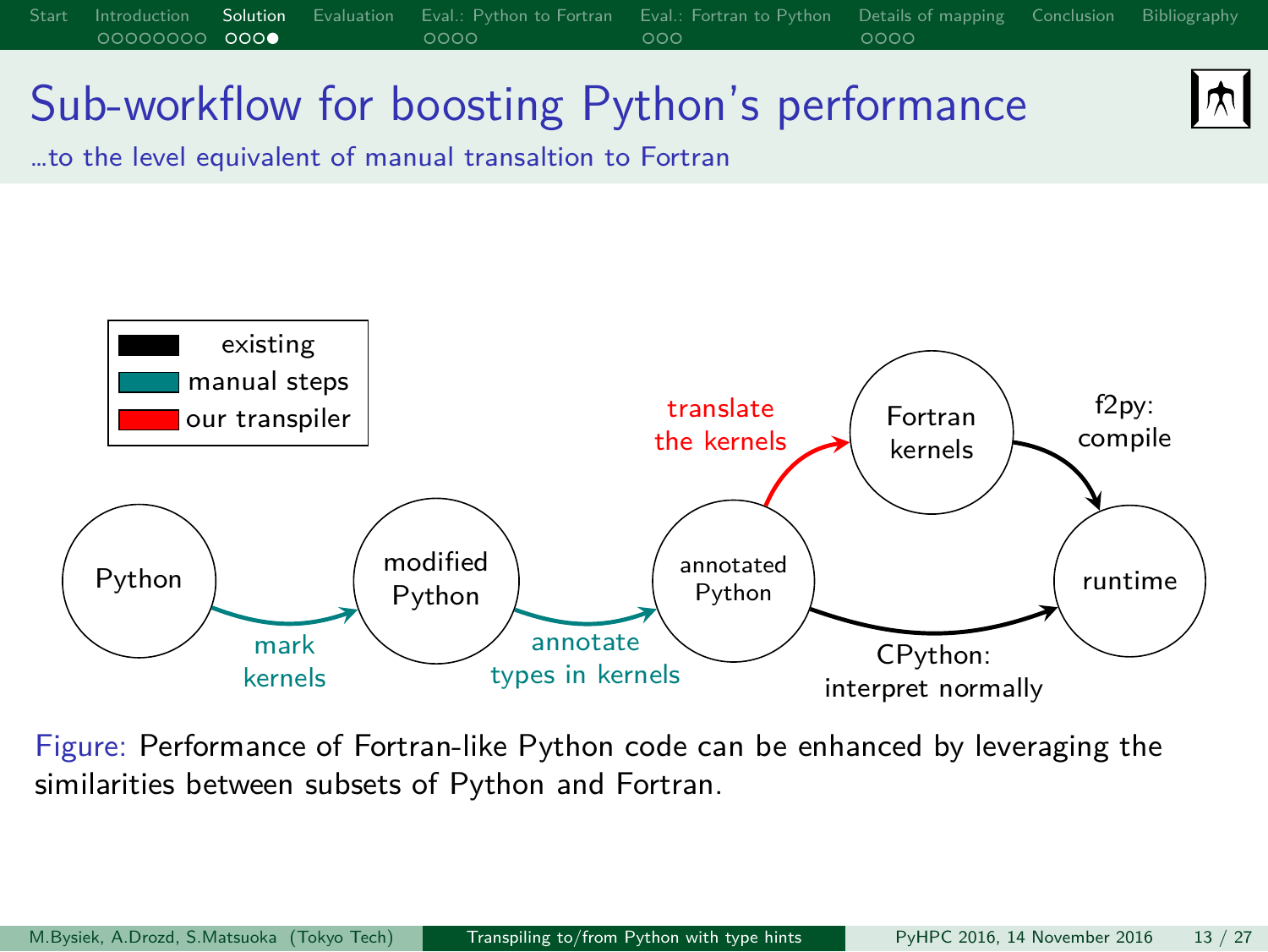### Evaluation environment

 $\boxed{\frac{}{\text{ }}{\text{ }}\text{ }}\text{ }}$ 

Ubuntu 14.04.1 x64, Linux kernel 4.2.0-41, Python 3.5.1.

| ATI AS          | $3.10.1 - 4$ |
|-----------------|--------------|
| I APACK         | $3.5.0 - 1$  |
| numpy           | 1.11.1       |
| <b>Ilvmlite</b> | 0.12.0       |
| numba           | 0.26.0       |

Start Introduction Solution Evaluation Eval.: Python-to-Fortran Eval.: Fortran-to-Python Details of mapping Conclusion Bibliography

Table: Versions of packages installed in evaluation environment.

| APU         | AMD A10-5800K          |
|-------------|------------------------|
| CPU clock   | 3.8 GHz $\sim$ 4.2 GHz |
| CPU cores   |                        |
| main memory | 16 GB at 800 MHz       |

Table: Hardware information for the evaluation environment.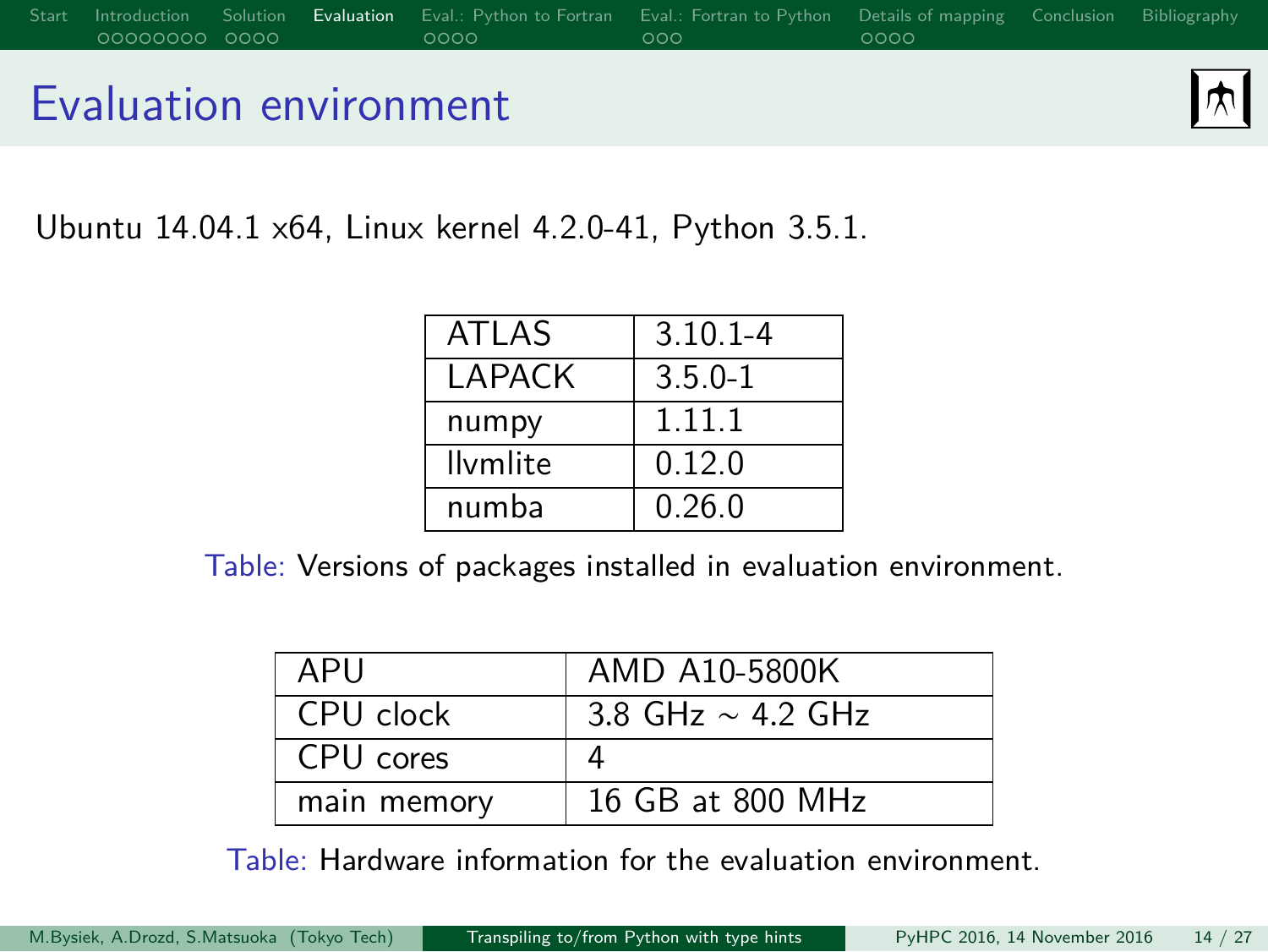# Boosting Python: Matrix multiplication

Eval.: Python to Fortrane<br>0000

 $|\pi|$ 

Single-threaded DGEMM in 4 versions:

- baseline: pure Python;
- JIT-compiled pure Python, using Numba;
- Fortran implementation, interfaced with Python using f2py;
- pure Python with type hints, JIT-translated using our transpiler.

Pseudocode:

```
1 def my_matmul(a, b, a_width, a_height, b_width):
2 c = [0 for _ in range(b_width * a_height)]
3 for y in range(a_height):
4 for i in range(a_width):
5 for x in range(b_width):
6 c[y \ast b_width + x] += \
                  a[y * a_width + i] * b[i * b_width + x]8 return c
```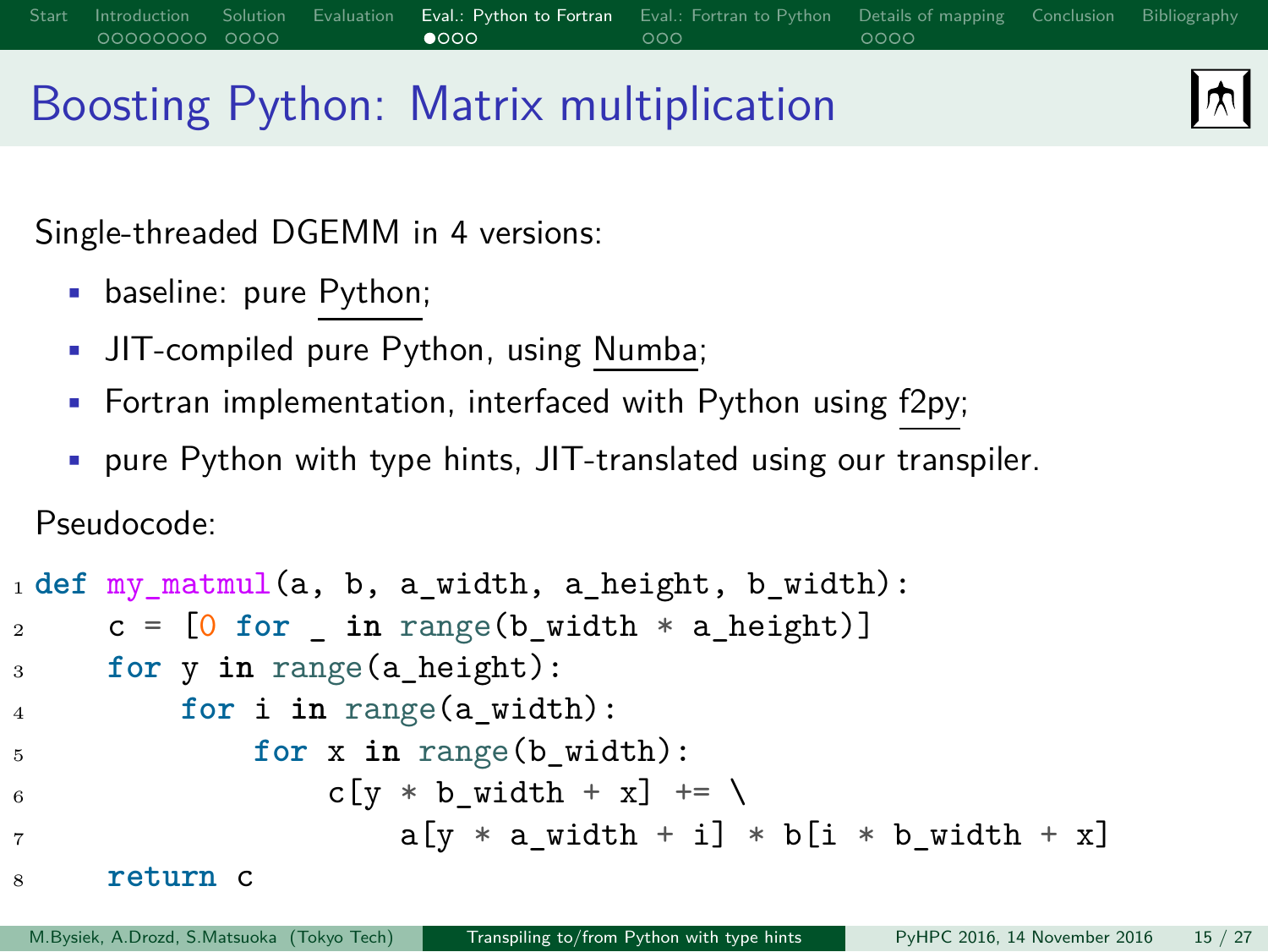# Start Introduction Solution Evaluation Eval.: Python to Fortran Eval.: Fortran to Python Details of mapping Conclusion Bibliography Matrix multiplication – compilation/translation overhead $\boxed{\uparrow}$



Figure: Compilation and/or translation overhead comparison for existing approaches and this work. Numba JIT-compiles completely in memory, whereas f2py and we (because we use f2py as part of the workflow) use intermediate files and create a shared library file.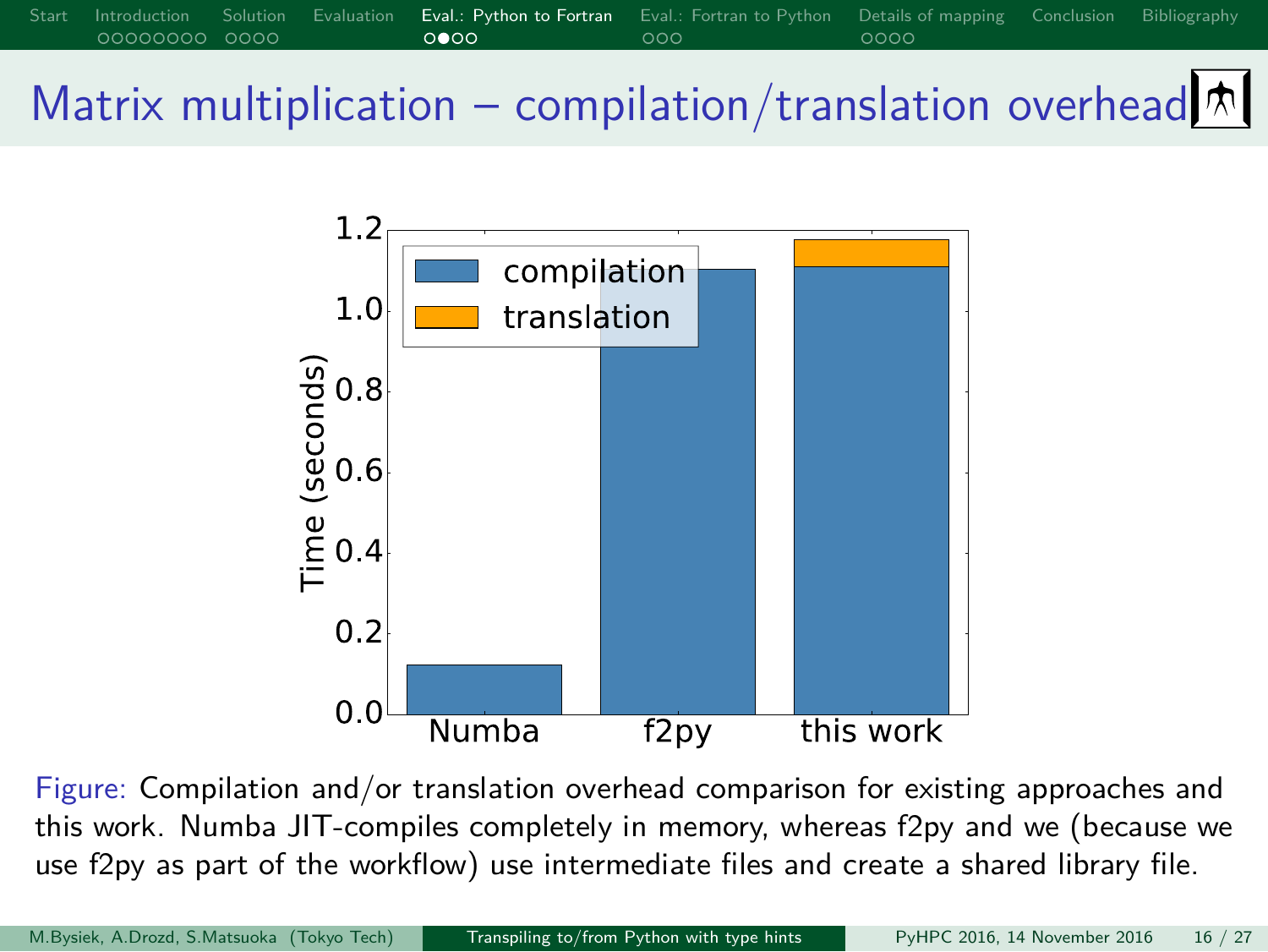

Figure: Binary object reuse in our framework and Numba's compilation time. Numba needs to recompile with each application launch, while we can simply load the compiled file.

**Numba** 

M.Bysiek, A.Drozd, S.Matsuoka (Tokyo Tech) Transpiling to/from Python with type hints PyHPC 2016, 14 November 2016 17 / 27

this work

 $0.02$  $0.00<sup>1</sup>$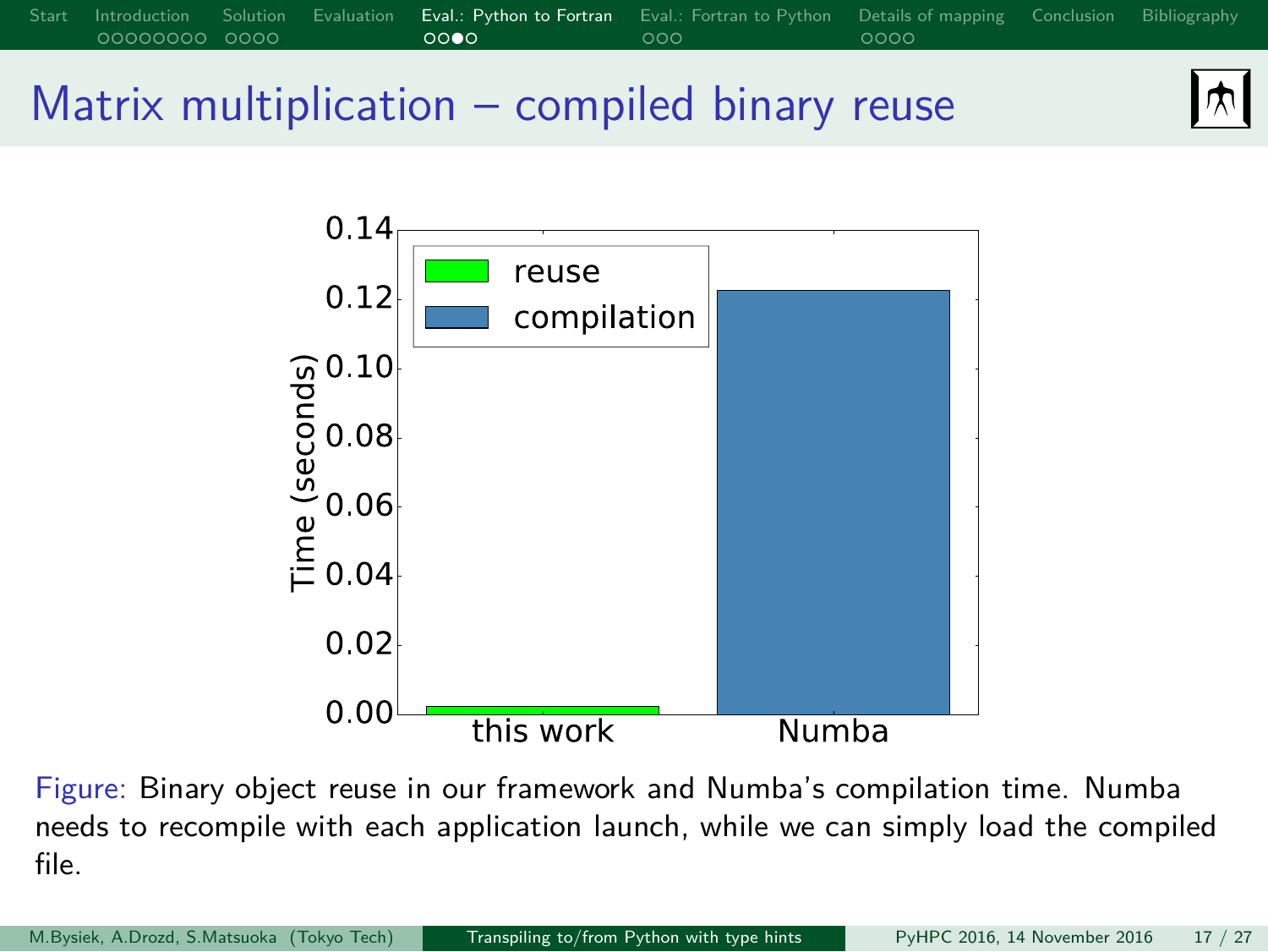# Eval.: Python to Fortran Eval.: Python to Fortran Eval.: Python to Portra Matrix multiplication – computational results





Figure: Computational performance of pure Python while using our framework is the same as launching Fortran implementation through f2py.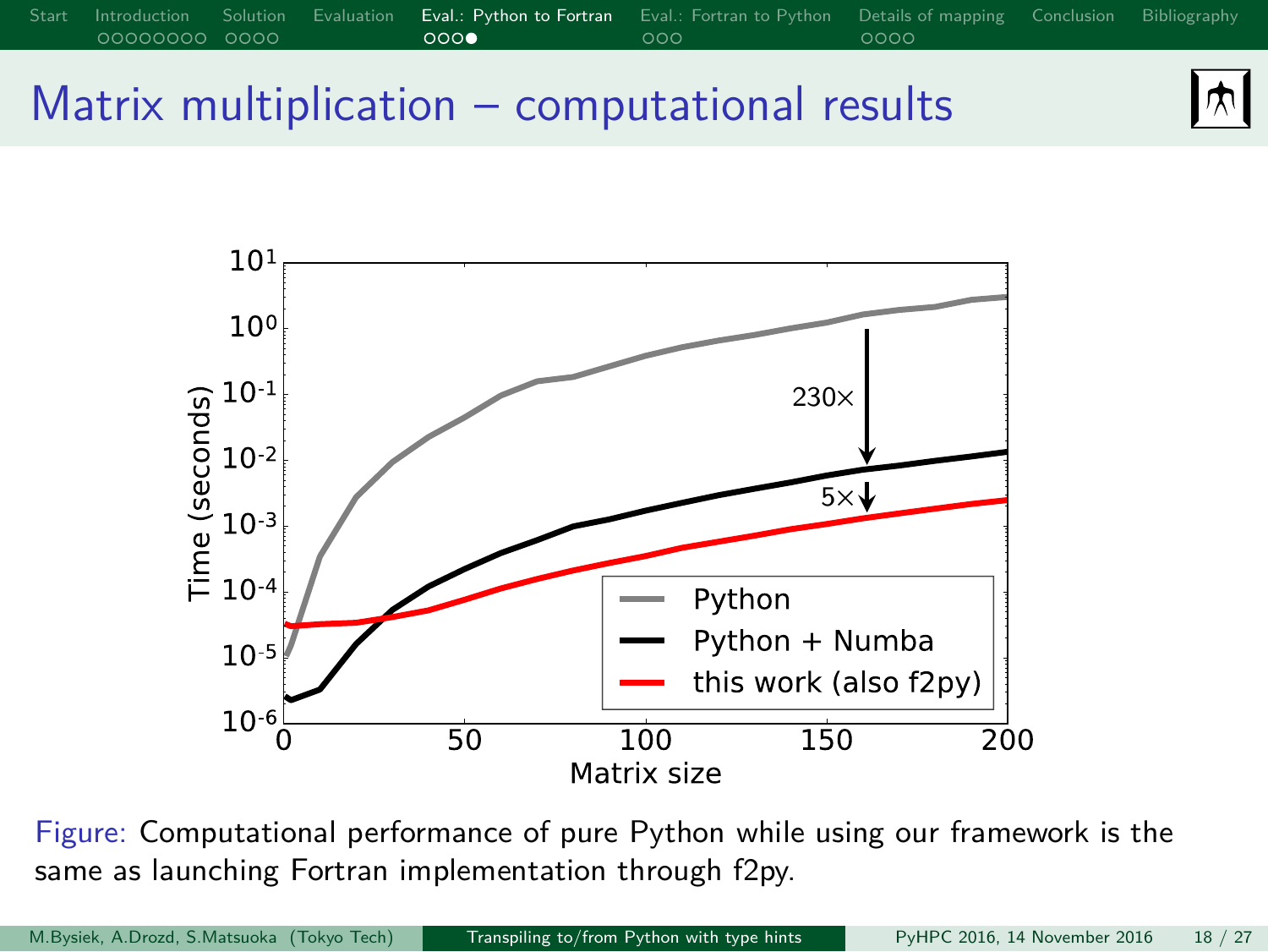# Migrating Fortran: Miranda IO

困

Characteristics:

 $\bullet$  I/O benchmarking application - I/O kernel extracted from Miranda, a weapons simulation application from LLNL;

Start Introduction Solution Evaluation Eval.: Python to Fortran Eval.: Fortran to Python Details of mapping Conclusion Bibliography

- pure Fortran mostly 77, plus few 95' intrinsic functions;
- uses MPI;
- around 200 lines of code.

Process of migration:

- minor refactoring of Fortran before automatic translation to Python;
- minor refactoring of resulting Python to extract the kernel to a separate function and mark it for translation.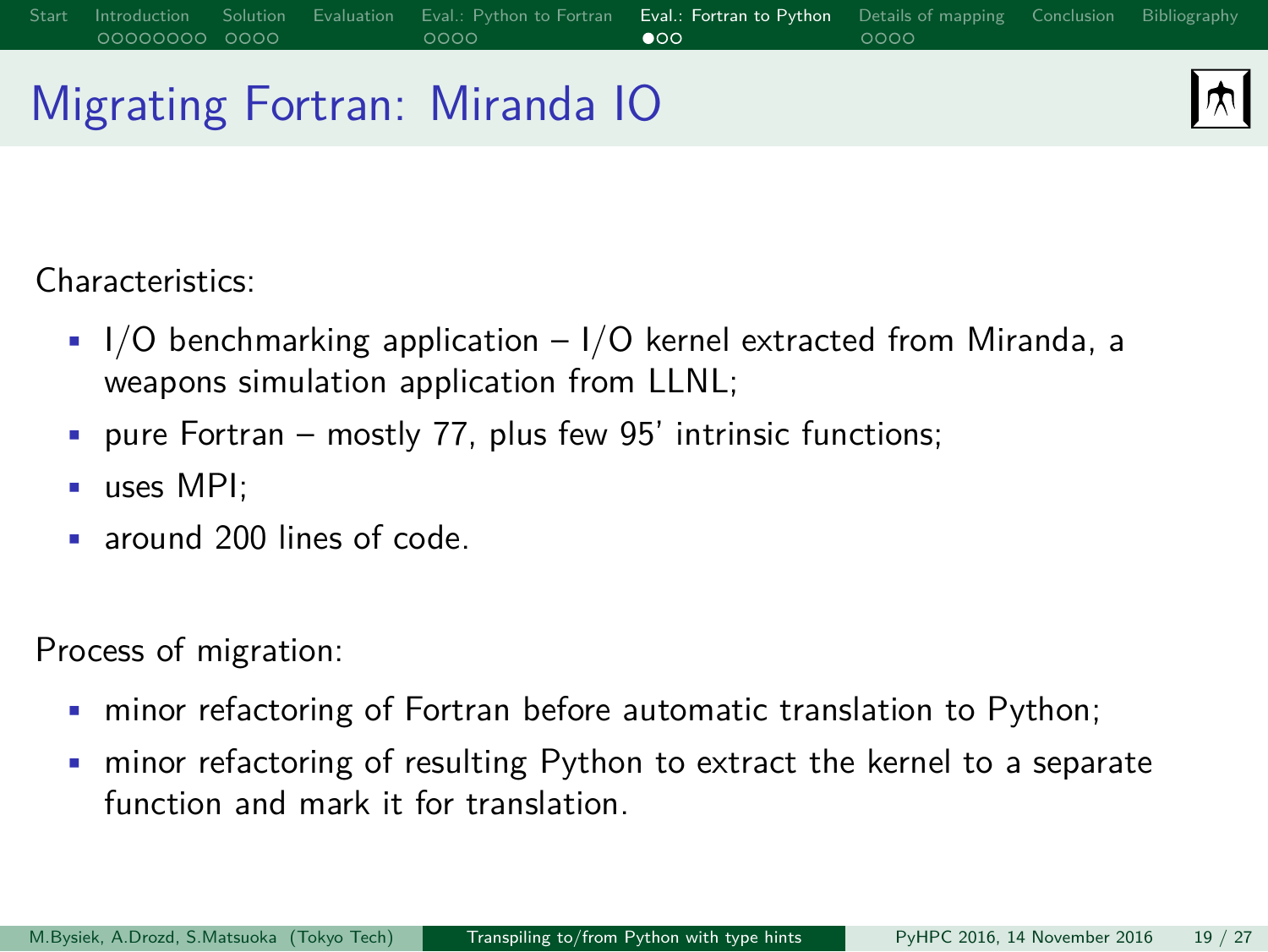

Start Introduction Solution Evaluation Eval.: Python to Fortran Eval.: Fortran to Python Details of mapping Conclusion Bibliography

Figure: Translation and compilation overhead comparison – original Miranda IO, refactored version, translation to Python and reexpression to Fortran. Compilation slowdown from original to dynamically created Fortran: 25x.

困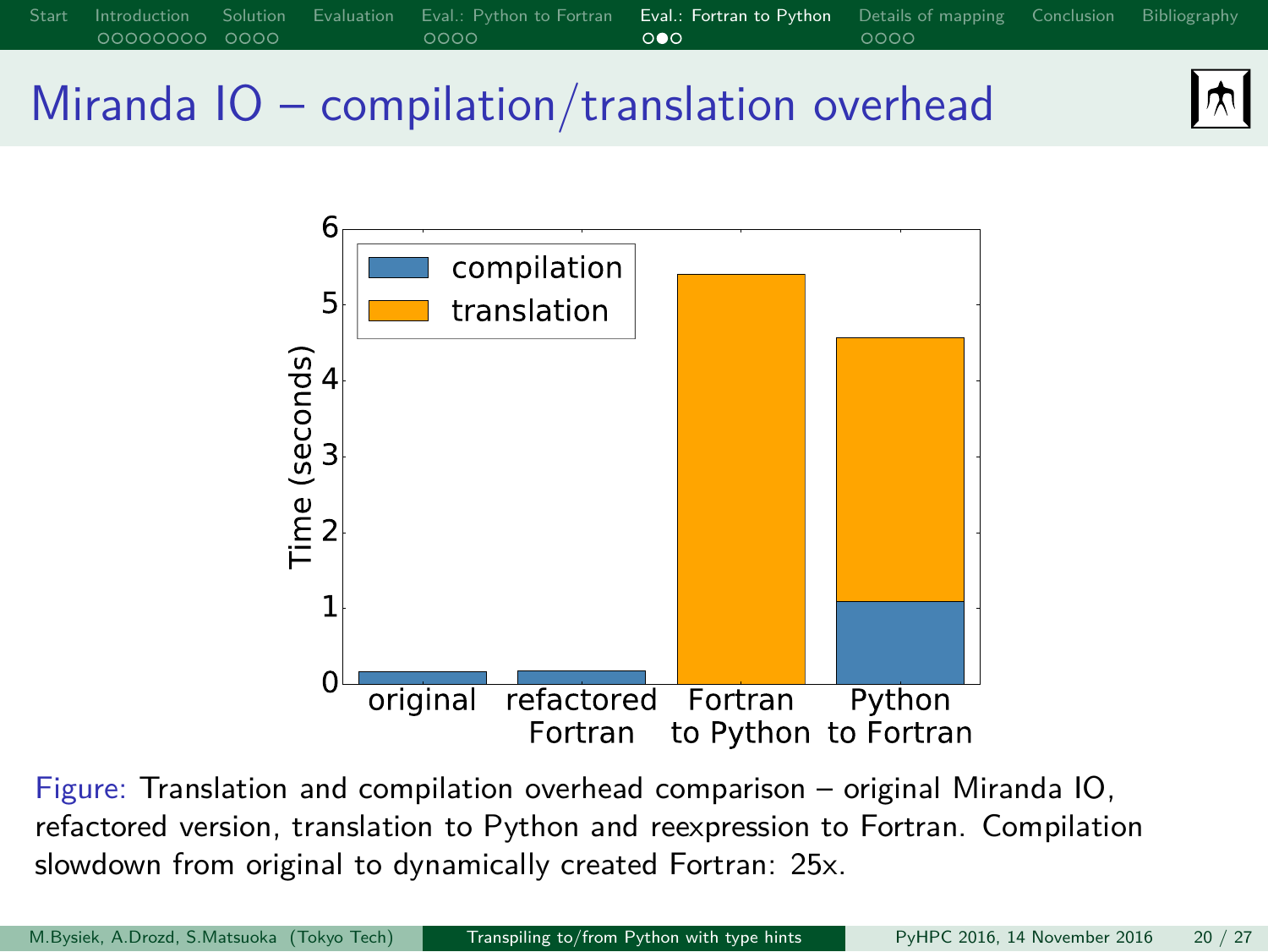## Start Introduction Solution Evaluation Eval.: Python to Fortran Eval.: Fortran to Python Details of mapping Conclusion Bibliography 困 Miranda IO – computational results



Figure: Our framwork completely recovers from computational performance drop of Python version of Miranda IO while maintaining the code in Python.

M.Bysiek, A.Drozd, S.Matsuoka (Tokyo Tech) Transpiling to/from Python with type hints PyHPC 2016, 14 November 2016 21 / 27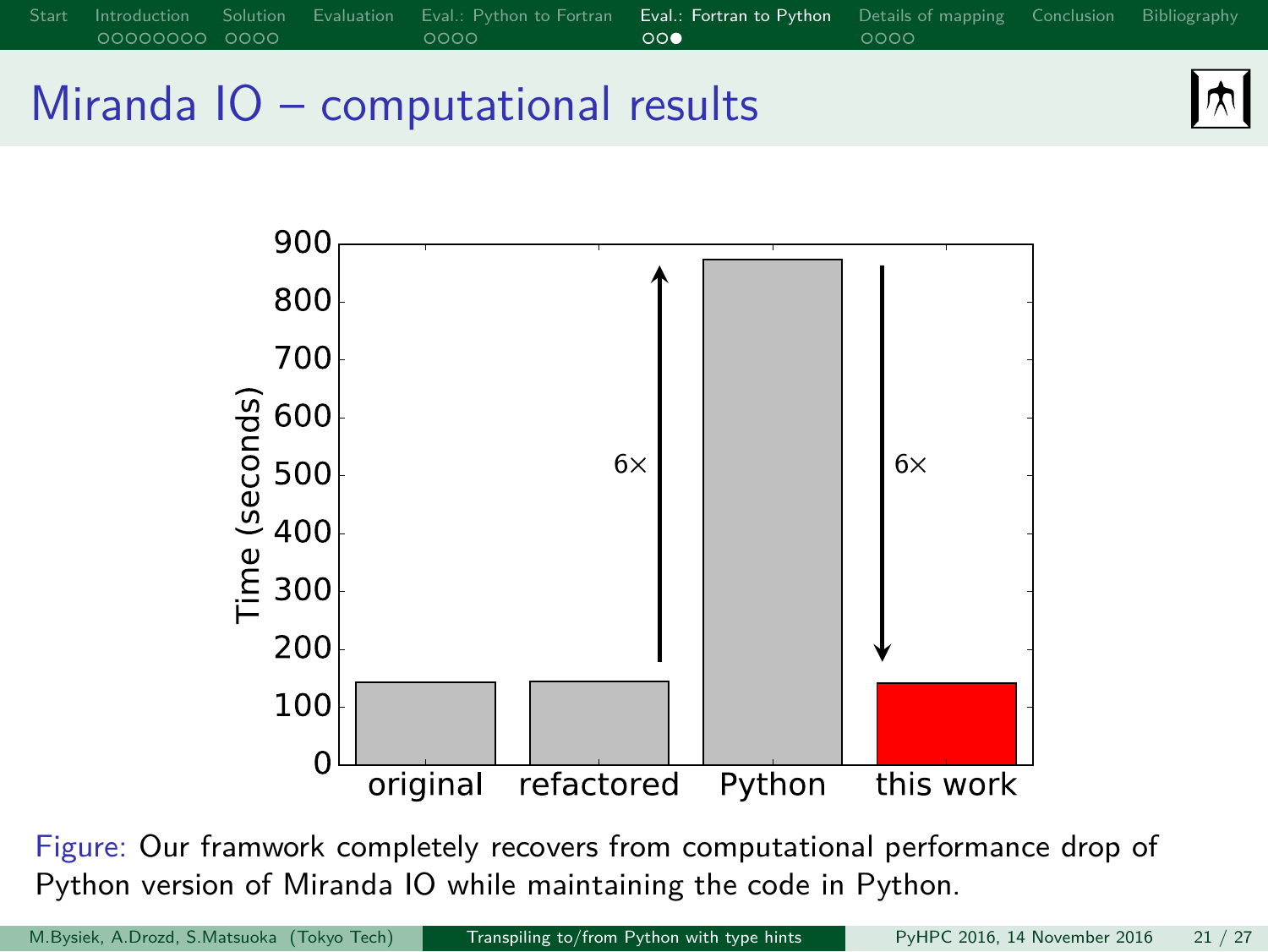### Start Introduction Solution Evaluation Eval.: Python-to-Fortran Eval.: Fortran-to-Python Details of mapping Conclusion Bibliography 困 Defining the mapping – types

### **Fortran Python**

Basic types: **logical integer integer**\*4 **integer**\*8 **real real**\*4 **real**\*8 **character character**\*1024 bool int np.int32 *# import numpy as np* np.int64 float np.single np.double str str

More complex declarations:

| integer*8, dimension $(0:n - 1)$          |  | $np.ndarray((n,)$ , dtype=np.int64) |  |
|-------------------------------------------|--|-------------------------------------|--|
| integer*4, dimension $(0:n - 1, 0:k - 1)$ |  | np.ndarray((n, k), dtype=np.int32)  |  |

When transpiling, we adopt type hints style of Python 3.0-3.5.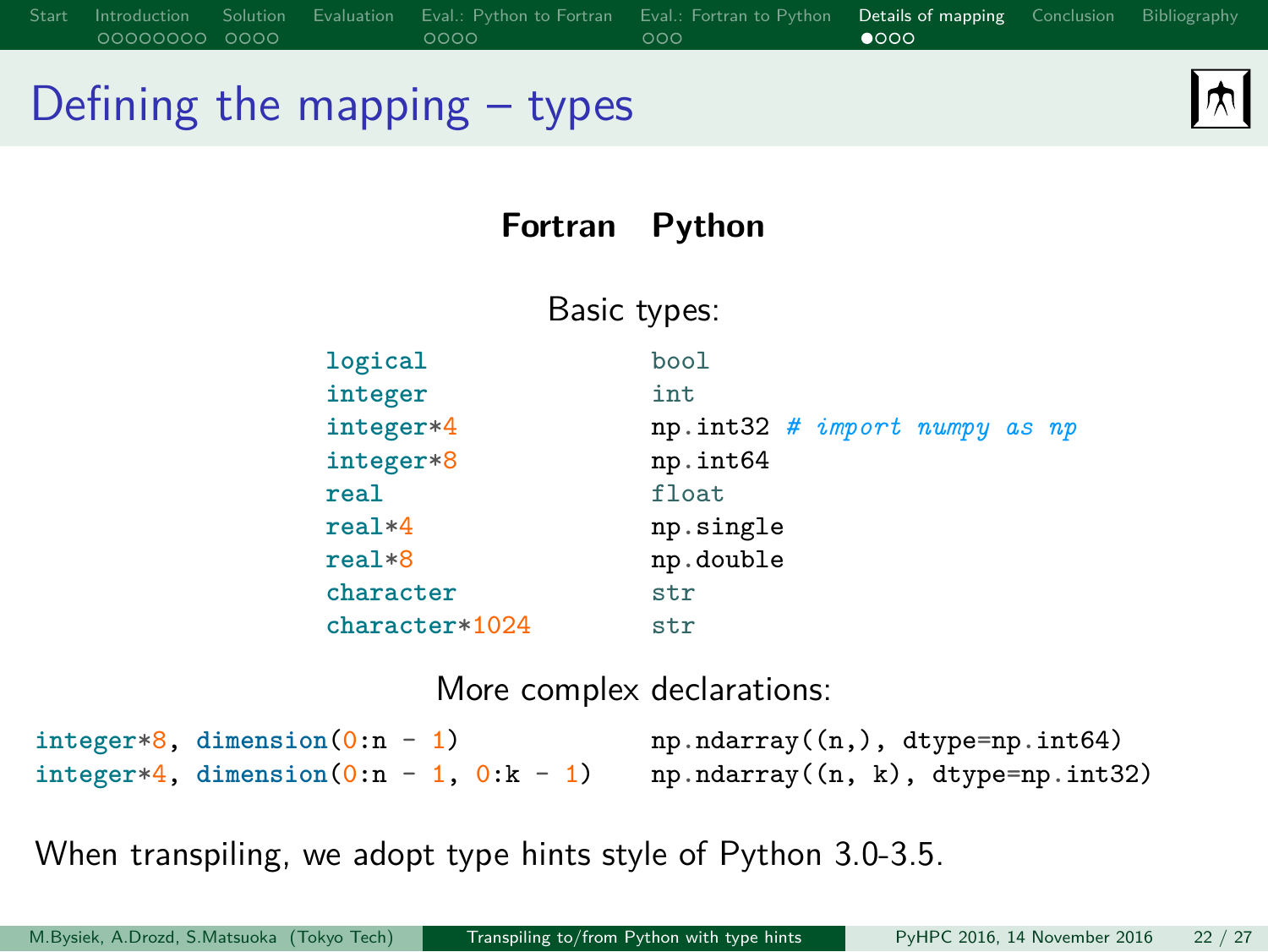# Defining the mapping – examples of supported syntax

Start Introduction Solution Evaluation Eval.: Python to Fortran Eval.: Fortran to Python Details of mapping Conclusion Bibliography

 $\boxed{\mathcal{M}}$ 

| In Fortran                                      | In Python                                       |
|-------------------------------------------------|-------------------------------------------------|
| variables are declared:                         | no declarations needed:                         |
| $integer*8 :: A(0:n - 1)$                       | $A = np \cdot zeros(n, dtype = np \cdot int64)$ |
| array operations look like:                     | they can look just the same:                    |
| $B(0, 0, :)= A(:)$                              | $B[0, 0, :] = A[:]$                             |
| copy on assignment is implicit:                 | explicit copy is needed:                        |
| $C = A$                                         | $C = A \cdot copy()$                            |
| loops have strict form:<br>do $i = 0$ , $n - 1$ | loops can look alike:                           |
|                                                 |                                                 |
| $A(i) = i$<br>end do                            | for i in range $(n)$ :<br>$A[i] = i$            |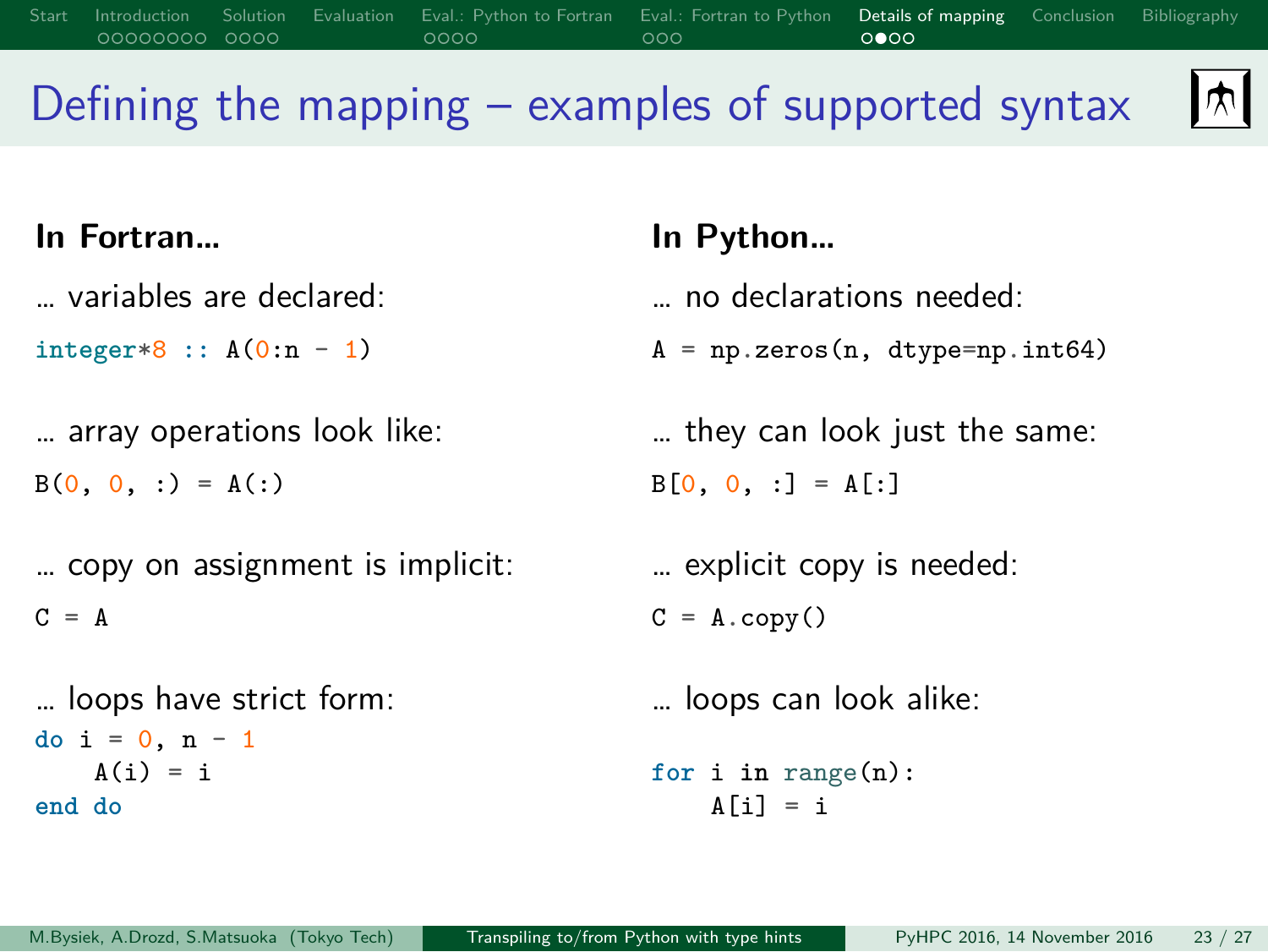# Defining the mapping – examples of supported syntax

Solution Evaluation Eval.: Python to Fortran Eval.: Fortran to Python Details of mapp<br>1900 0000 0000 0000 0000

#### **In Fortran…**

… including external APIs:

*# arrays are built-in* **include** 'mpif.h' **use** mpi

… APIs are traditional:

**call** MPI\_COMM\_SIZE( MPI\_COMM\_WORLD, n, err)

### **In Python…**

… uses different idioms:

**import numpy as np import mpi4py from mpi4py import** MPI

… APIs are object-oriented:

n = MPI.COMM\_WORLD.Get\_size()

*# error variable: err*

 $\mathbf{M}$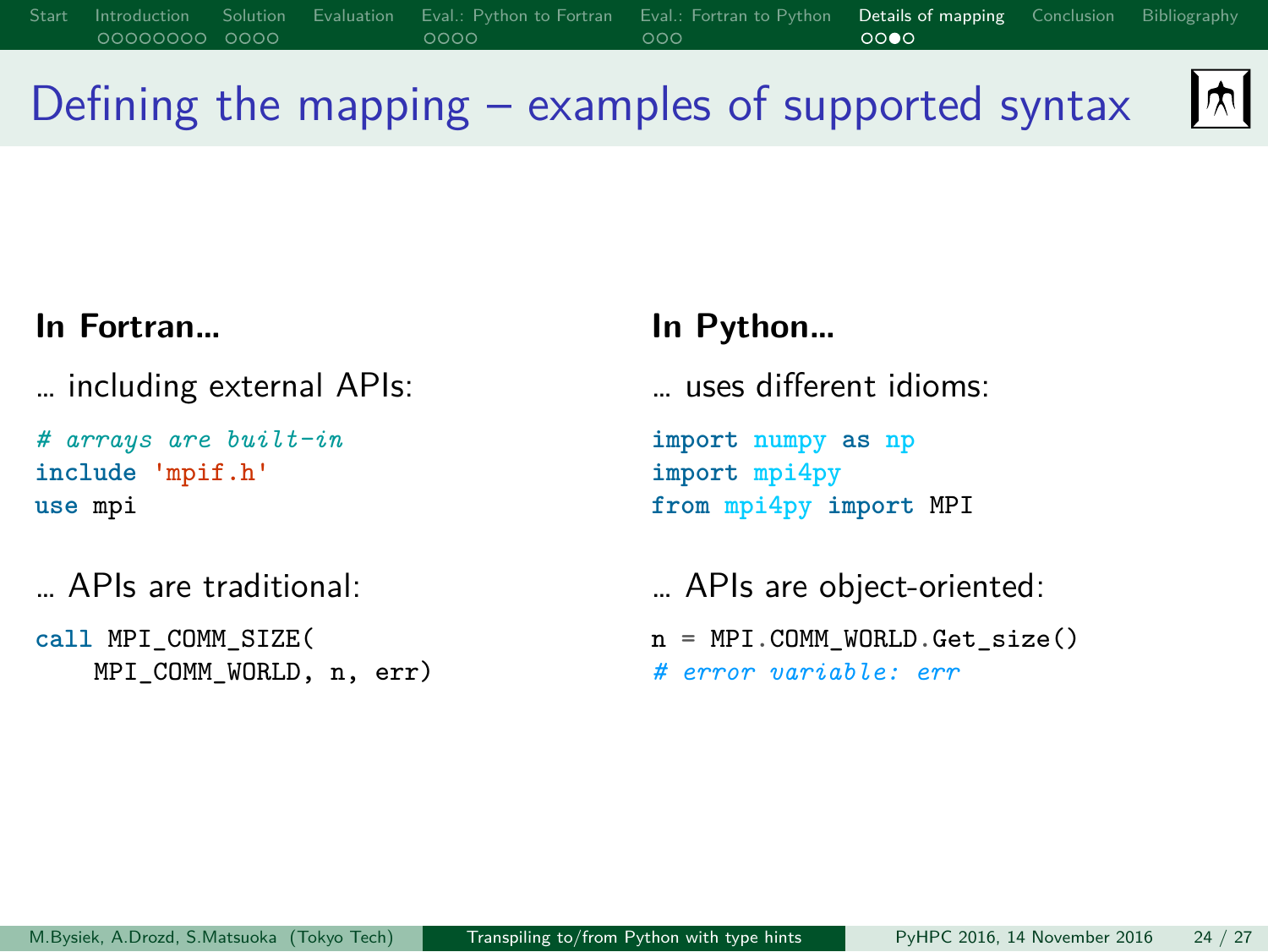# Solution Evaluation Eval.: Python to Fortran Eval.: Fortran to Python Details of mapping<br>COOO 0000 COOC

Defining the mapping – examples of unsupported syntax  $\boxed{\uparrow}$ 

**Fortran has…**

… n-dimensional assignment expression:

**forall**(i=1:ni,j=1:nj) B(i, j) = i \* j

… pragmas for compiler extensions:

*!\$acc loop collapse(4) independent gang vector(32) !\$OMP PARALLEL* **do** ...

**In Python…** … variables can change type:

 $n = 0$ n = 'Tokodai'

… there are custom types:

**class MyClass**(BaseClass): ...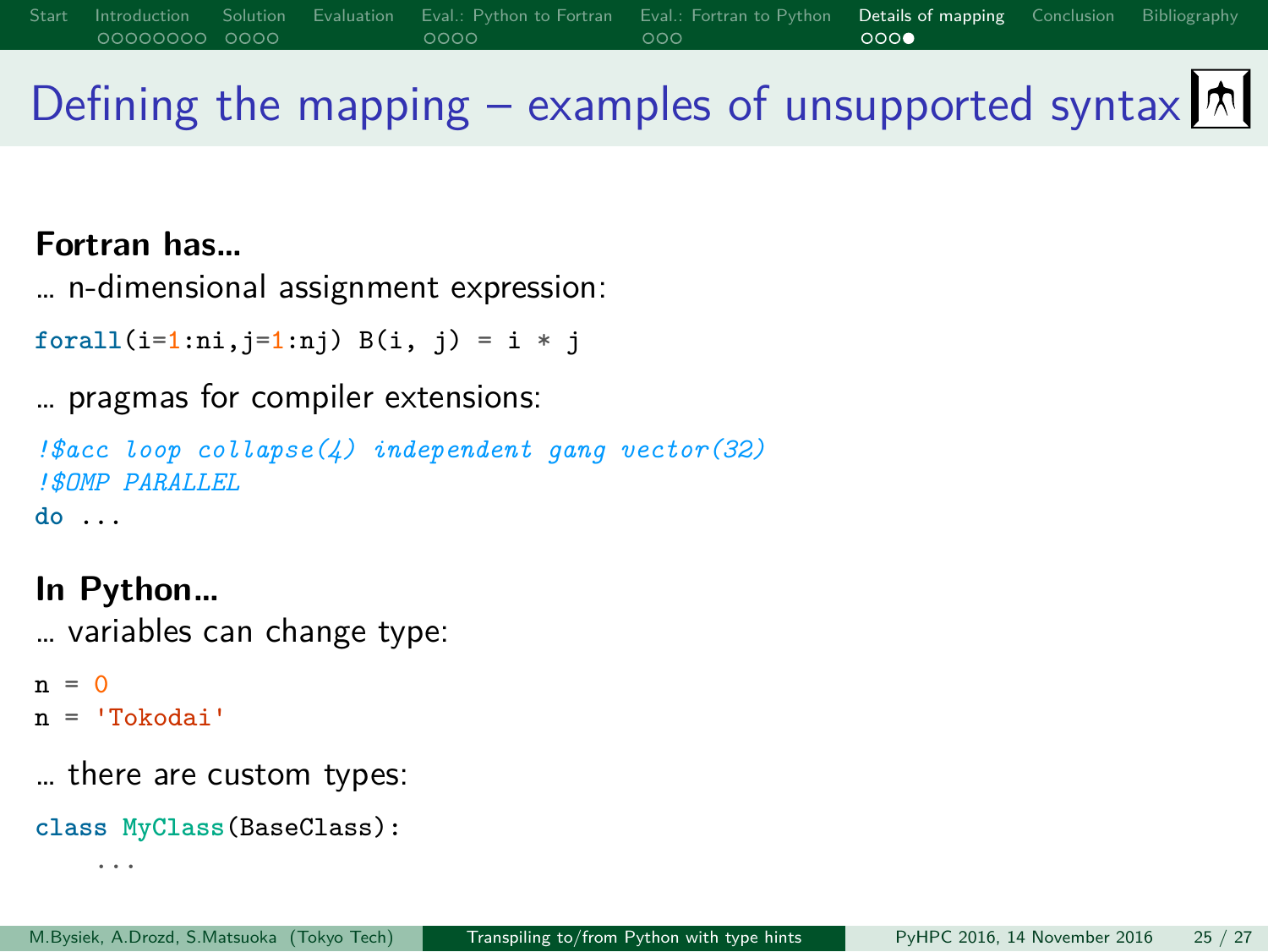### Start Introduction Solution Evaluation Eval.: Python-to-Fortran Eval.: Fortran-to-Python Details of mapping **Conclusion** Bibliography 困 Conclusion

Maintainability, extensibility and interoperability can be improved without sacrificing performance.

- Performance of DGEMM in Python equals that of Fortran:
	- there is no computational overhead;
	- Python code can be as fast as Fortran.
- Benchmark migrated to Python retains original performance.
	- Two-way translation approach is not only feasible, but also useful.

We can pick and choose: the best features of Python, and the best features of Fortran.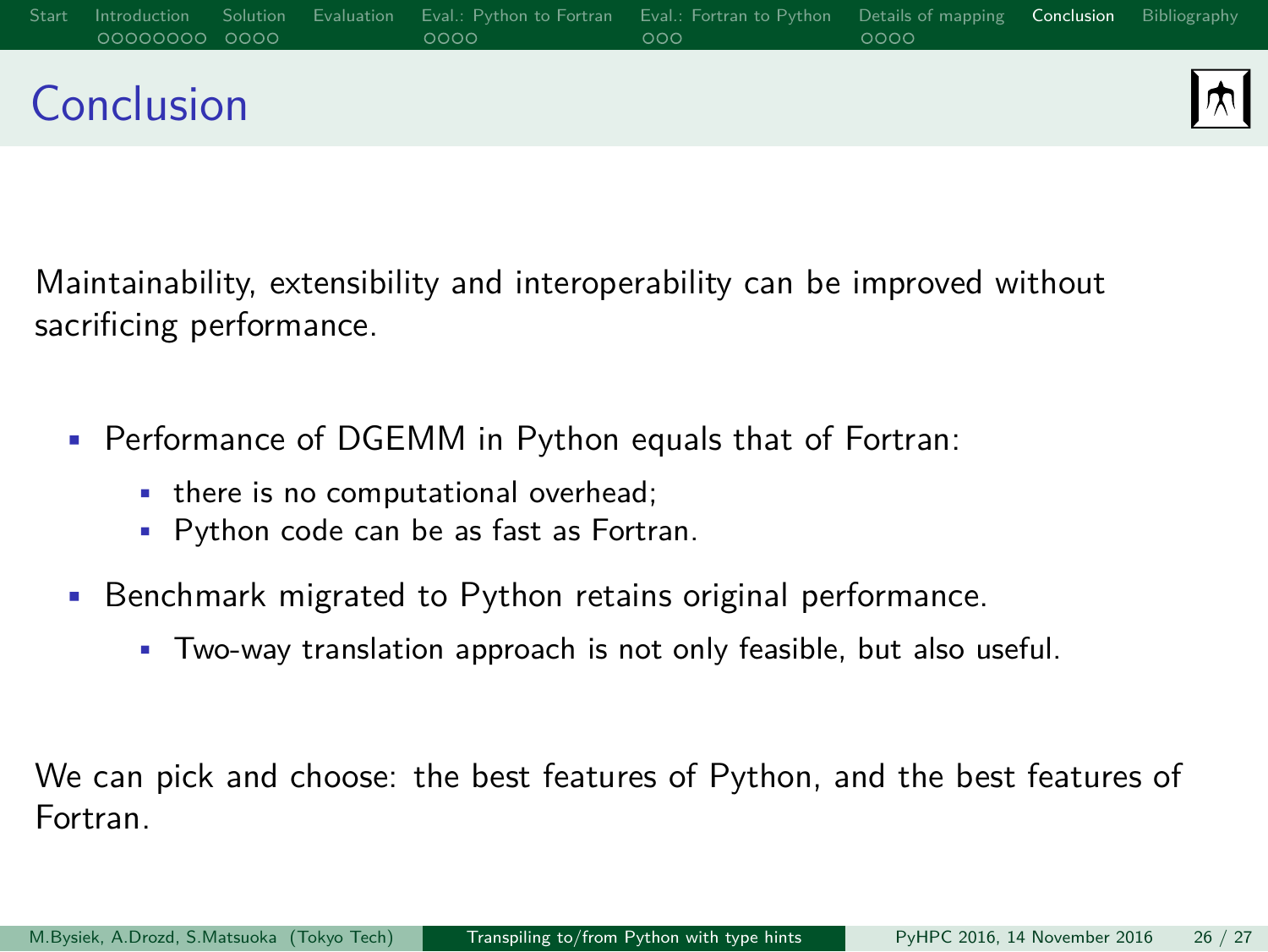# Start Introduction Solution Evaluation Eval.: Python-to-Fortran Eval.: Fortran-to-Python Details of mapping Conclusion Bibliography Bibliography

凤

- [1] Siu Kwan Lam, Antoine Pitrou and Stanley Seibert. 'Numba: A LLVM-based Python JIT Compiler'. In: *Proceedings of the Second Workshop on the LLVM Compiler Infrastructure in HPC*. LLVM '15. Austin, Texas: ACM, 2015, 7:1–7:6. isbn: 978-1-4503-4005-2. doi: 10.1145/2833157.2833162. url: http://doi.acm.org/10.1145/2833157.2833162 (cit. on p. 6).
- [2] Stephan Behnel et al. *Cython: C-Extensions for Python, 2008*. url: http://cython.org/ (cit. on p. 6).
- [3] Pearu Peterson. 'F2PY: a tool for connecting Fortran and Python programs'. In: *International Journal of Computational Science and Engineering* 4.4 (2009), pp. 296–305. url: http://cens.ioc.ee/~pearu/papers/IJCSE4.4%5C\_Paper%5C\_8.pdf (cit. on p. 7).
- [4] Guido van Rossum and Ivan Levkivskyi. PEP 483 The Theory of Type Hints. Dec. 2014. URL: https://www.python.org/dev/peps/pep-0483/ (visited on 05/09/2016) (cit. on p. 9).
- [5] Guido van Rossum, Jukka Lehtosalo and Łukasz Langa. *PEP 484 Type Hints*. Sept. 2014. url: https://www.python.org/dev/peps/pep-0484/ (visited on 10/07/2016) (cit. on p. 9).
- [6] Collin Winter and Tony Lownds. *PEP 3107 Function Annotations*. Dec. 2006. URL: https://www.python.org/dev/peps/pep-3107/ (visited on 07/11/2016) (cit. on p. 9).
- [7] Ryan Gonzalez et al. *PEP 526 Syntax for Variable Annotations*. Sept. 2016. URL: https://www.python.org/dev/peps/pep-0526/ (visited on 07/11/2016) (cit. on p. 9).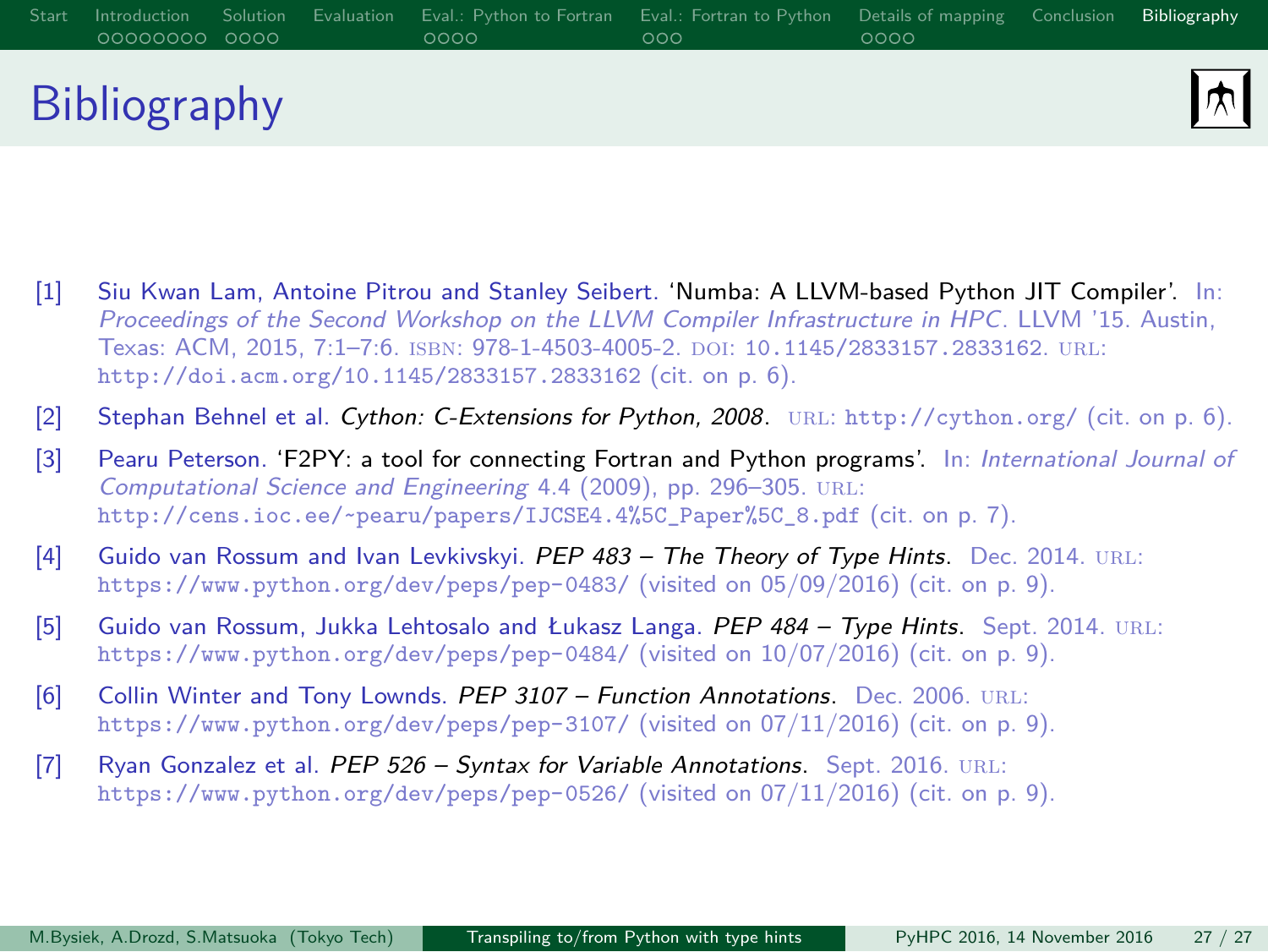### Next steps

困

Overcoming scope limitations:

• go beyond current restricted subset of Fortran and Python;

Next steps **Code samples** Code samples **Code samples** Code samples Code samples Code samples

• support other languages.

Towards performance-portable HPC Python:

• combine transpilation with code generation.

Resolving implementation issues:

• improve compilation and translation speed.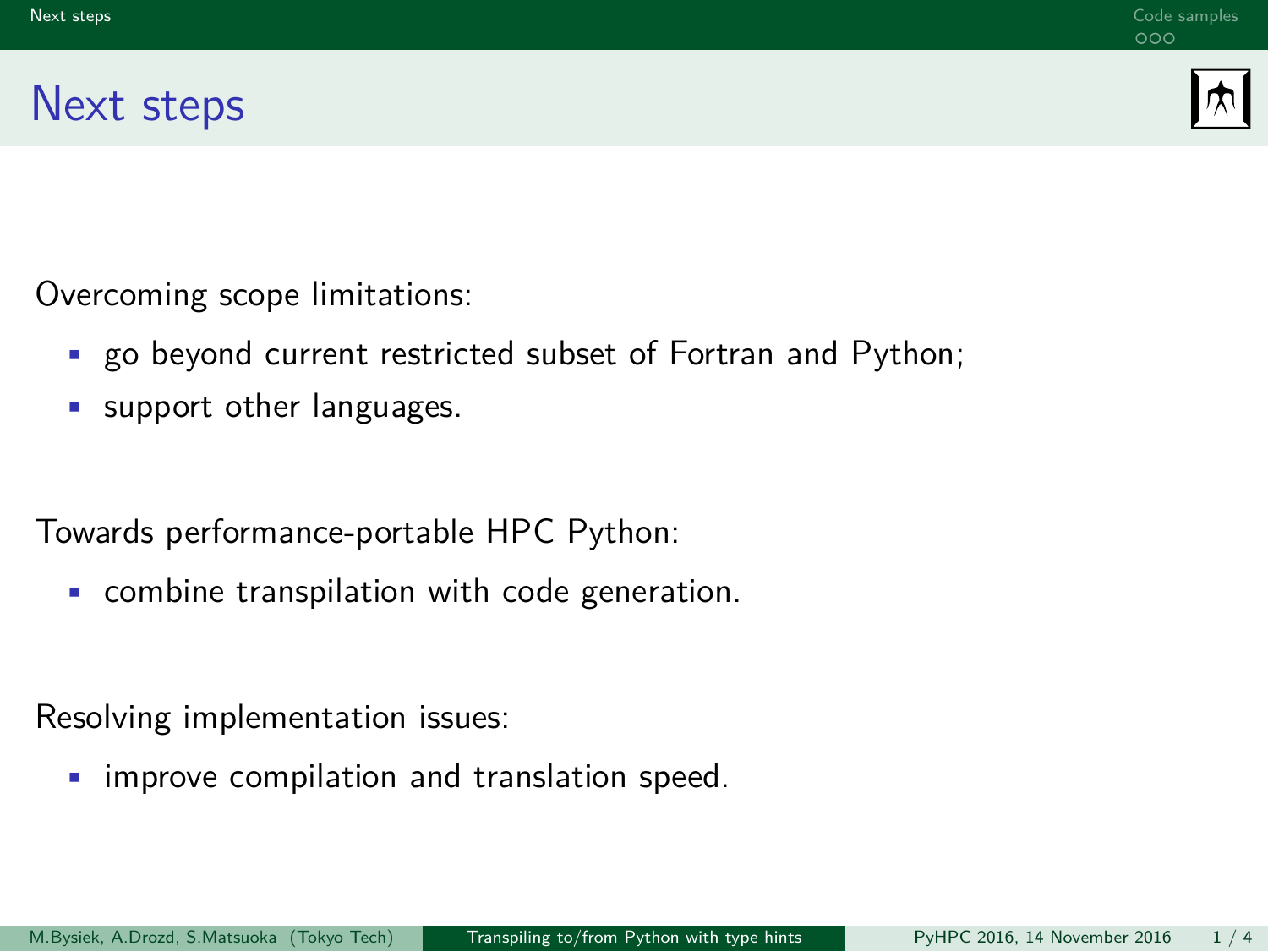## Matrix multiplication – Python without type hints

Next steps **Code samples Code samples** Code in the control of the control of the code samples of the code samples

```
困
```

```
1 @numba.jit # enable Numba JIT compilation
2 def my_matmul(
3 a,
4 b,
5 a_width, a_height,
6 b_width
7 ):
s \t c = np{\text{.zeros}}(b{\text{.width}} * a{\text{.height}}, dype=np{\text{.double}})9 for y in range(a_height):
10 for i in range(a_width):
11 for x in range(b_width):
12 c[y \ast b_width + x] += \
a[y * a_width + i] * b[i * b_width + x]14 return c
```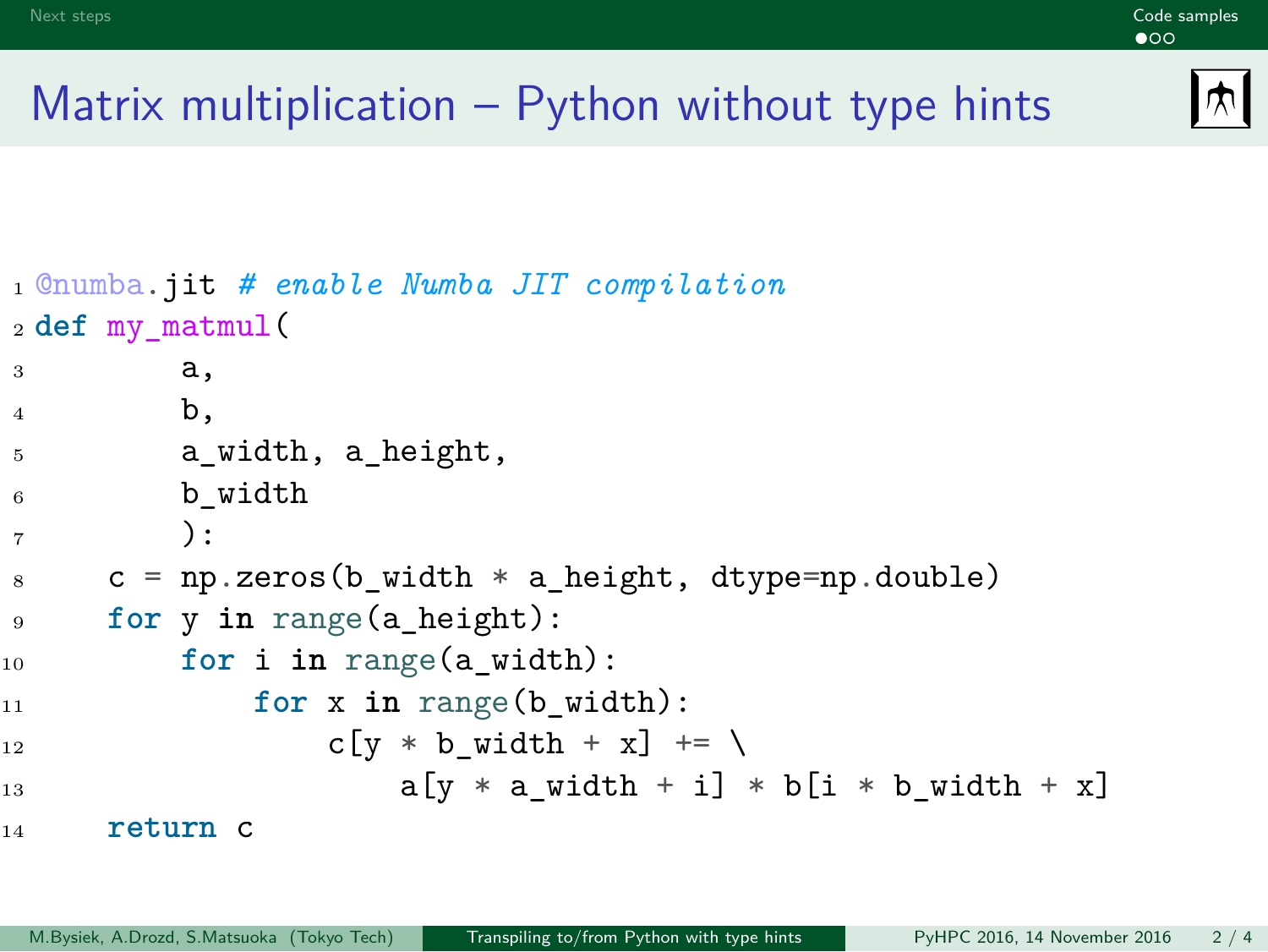### Matrix multiplication – Python 3 with type hints

Next steps **Code samples Code samples** Code in the control of the control of the code samples of the code samples

 $|\mathbf{\psi}|$ 

```
1 @reexpress('Fortran77') # enable JIT transpilation using our work
2 def my_matmul(
3 a: np.ndarray((200 * 200, ), dtype=np.double),
4 b: np.ndarray((200 * 200),, dtype=np.double),
5 a_width: np.int32, a_height: np.int32,
6 b_width: np.int32
7 ) \rightarrow np.ndarray((200 * 200,), dtype=np.double):
s \t c = np{\text{.zeros}}(b{\text{.width}} * a{\text{.height}}, dyp = np{\text{.double}})9 for y in range(a_height): # type: np.int32
10 for i in range(a_width): # type: np.int32
11 for x in range(b_width): # type: np.int32
12 c[y * b_width + x] += \
a[y * a_width + i] * b[i * b_width + x]14 return c
```